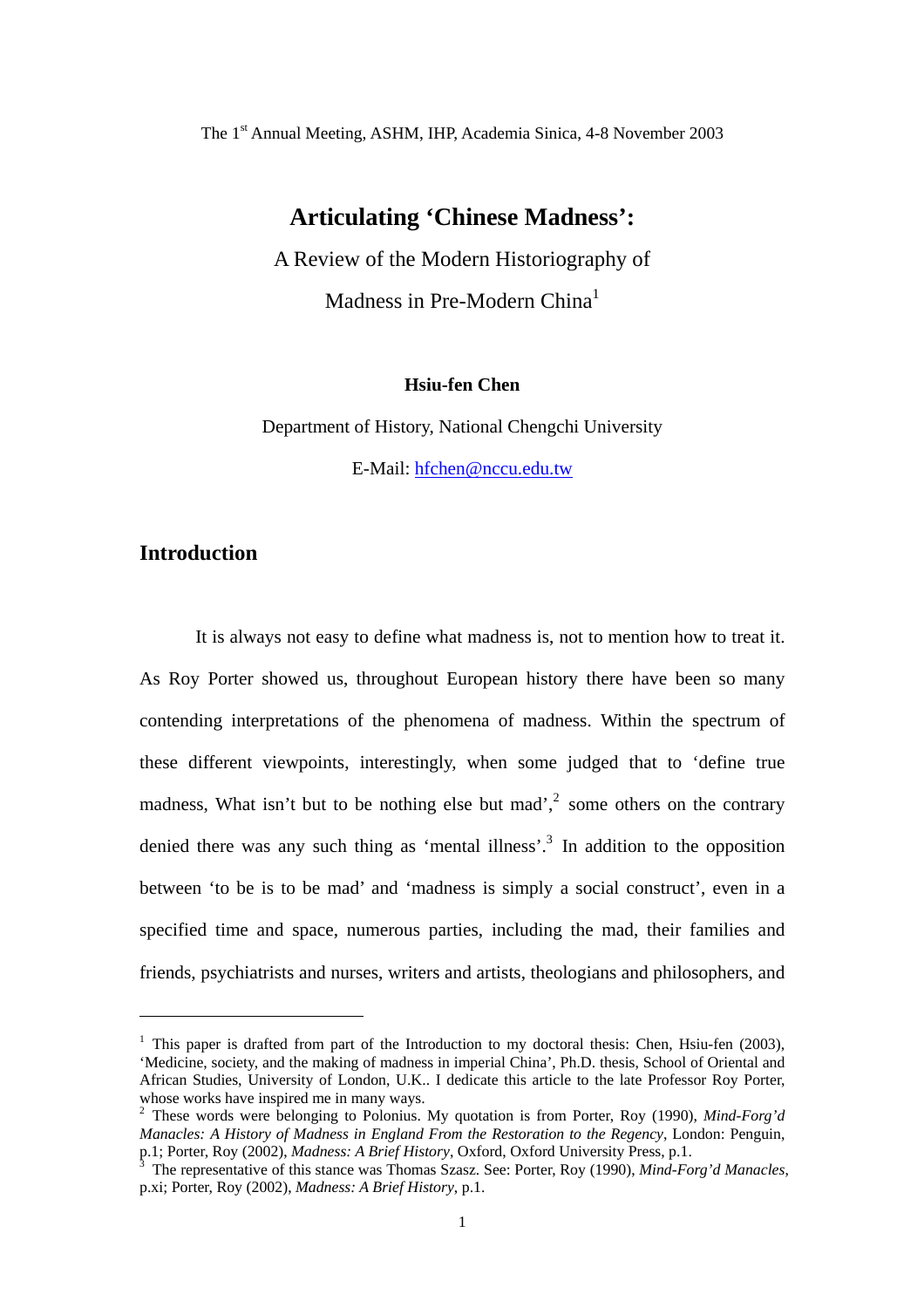so forth, may have diverse and even contradictory viewpoints. Clearly, any attempt to articulate the nature of madness is bound to be problematic. Writing a history of the mad and insanity remains a challenging task up to the present day.

Apart from the European views of madness, I shall indicate the fact that the phenomenon of madness in pre-modern China was no less complex than its counterpart. Long before the introduction of western biomedicine and psychiatry into China in the late  $19<sup>th</sup>$  century, the Chinese already had rich experience and long-standing traditions of dealing with the problem of madness. As a result, there have been quite fruitful researches into the related topics. To answer a general question, such as 'what is madness in China?', or a specific one, 'how have Chinese views of madness been historically shaped in particular contexts?', it would be helpful to look into current researches of madness in Chinese history first. This article therefore is aimed at reviewing the modern historiography of madness in pre-modern China, which will in turn benefit the readers and researchers interested in the related fields.

To some extent, indeed, my loose usage of 'madness' referring to that in pre-modern Chinese contexts could be doubtful since this is not a culture-free term that could be universally applied. But as I shall argue later, all kinds of historical researches more or less involve in the work of 'translation', that is, writing the past in terms of present languages. When writing an English article on Chinese history, I find that the term 'madness' might serve as a convenient equivalent to signify a Chinese category (or a group of categories) – mainly referring to *dian* , *kuang* , *xian* , and *feng* , etc. - which was comparable to that of 'madness' in the English world.

Next I shall like to introduce how the scholarship related to this topic has reached its present stage.

2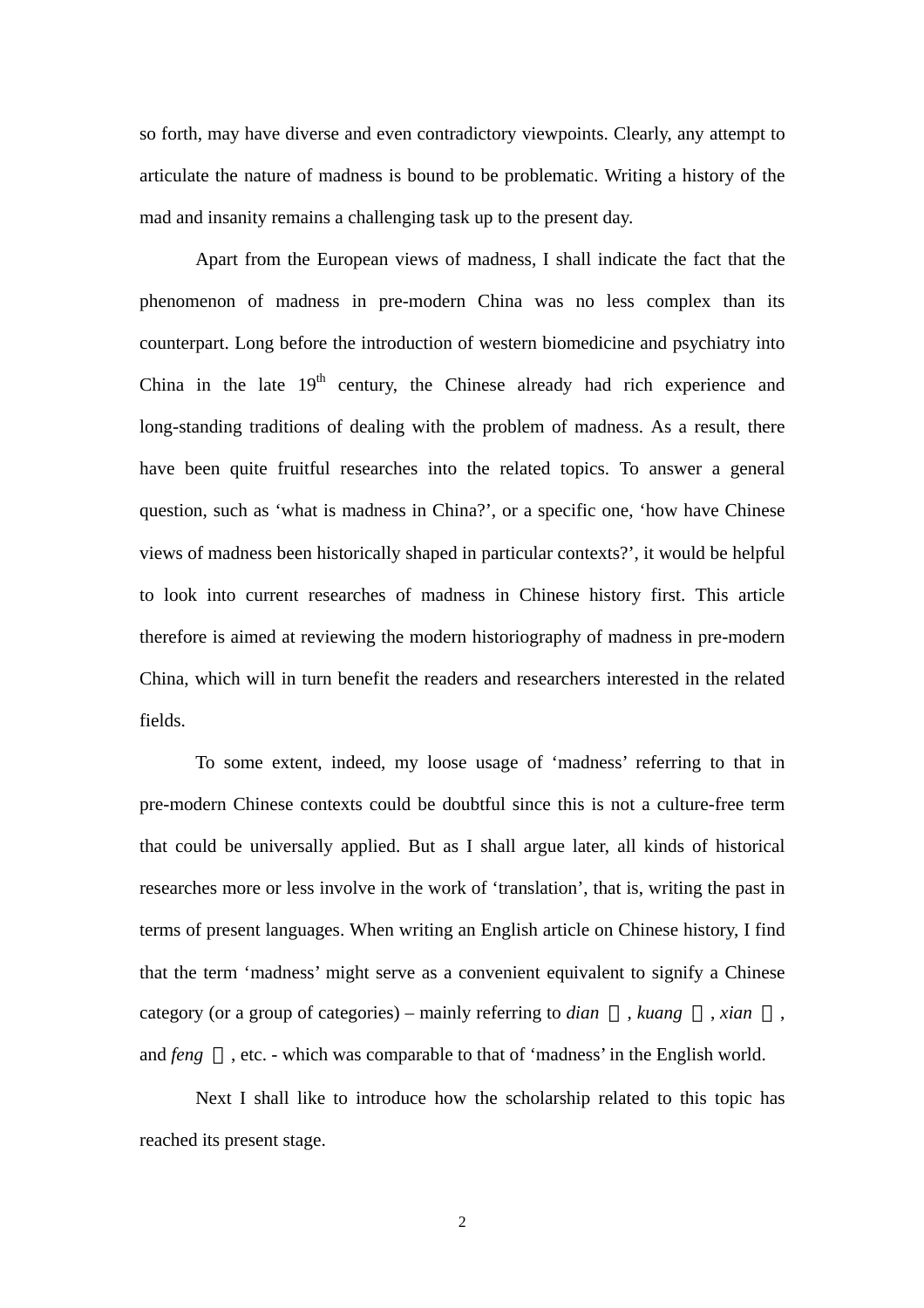# **Writing Madness in Chinese History: from Psychiatrists to Historians**

#### **The Emergence of Psychiatry in Modern China**

The emergence of the study of madness is usually not distinguishable from the development of psychiatry and psychology. This is particularly true in the modern era. In the  $19<sup>th</sup>$  century, along with the new epistemology of health and sickness, life and death, there occurred a rapid transformation of biomedicine in which clinical medicine played an increasingly important role.<sup>4</sup> Likewise, psychiatry as a branch of medicine and science achieved an unprecedented breakthrough in Europe and North America.<sup>5</sup> Afterwards, psychiatric and psychological terminology and taxonomy have increasingly dominated medical interpretations in both the western and non-western societies.

In China, modern psychiatric studies did not emerge until the introduction of biomedicine in the modern period. In the second half of the  $19<sup>th</sup>$  century when the commonly called 'Western Powers' seized unrivalled privileges in the 'Far East', medical missionaries as pioneers of imperial expansion and colonial enterprise were enabled to establish careers in the declining Chinese Empire. With the aim of 'saving the body' as well as 'saving the soul', missionary medicine played a no less important part than science and technology did during the process of 'modernization' of China.

<span id="page-2-0"></span><sup>4</sup> Foucault, Michel (1963), *Naissance de la Clinique*, Paris: Presses Universitaires de France. English edition: *The Birth of the Clinic: an Archaeology of Medical Perception*, trans. by A. M. Sheridan, firstly

<span id="page-2-1"></span>A number of books are written in relation to the rise of modern psychiatry in the  $19<sup>th</sup>$  century. See, for example, Scull, Andrew (1989), *Social Order/Mental Disorder: Anglo-American Psychiatry in Historical Perspective*, Berkeley and Los Angeles: University of California Press; Goldstein, Jan (1987/2001), *Console and Classify: the French Psychiatric Profession in the Nineteenth Century*, with a new afterword, Chicago and London: the University of Chicago Press.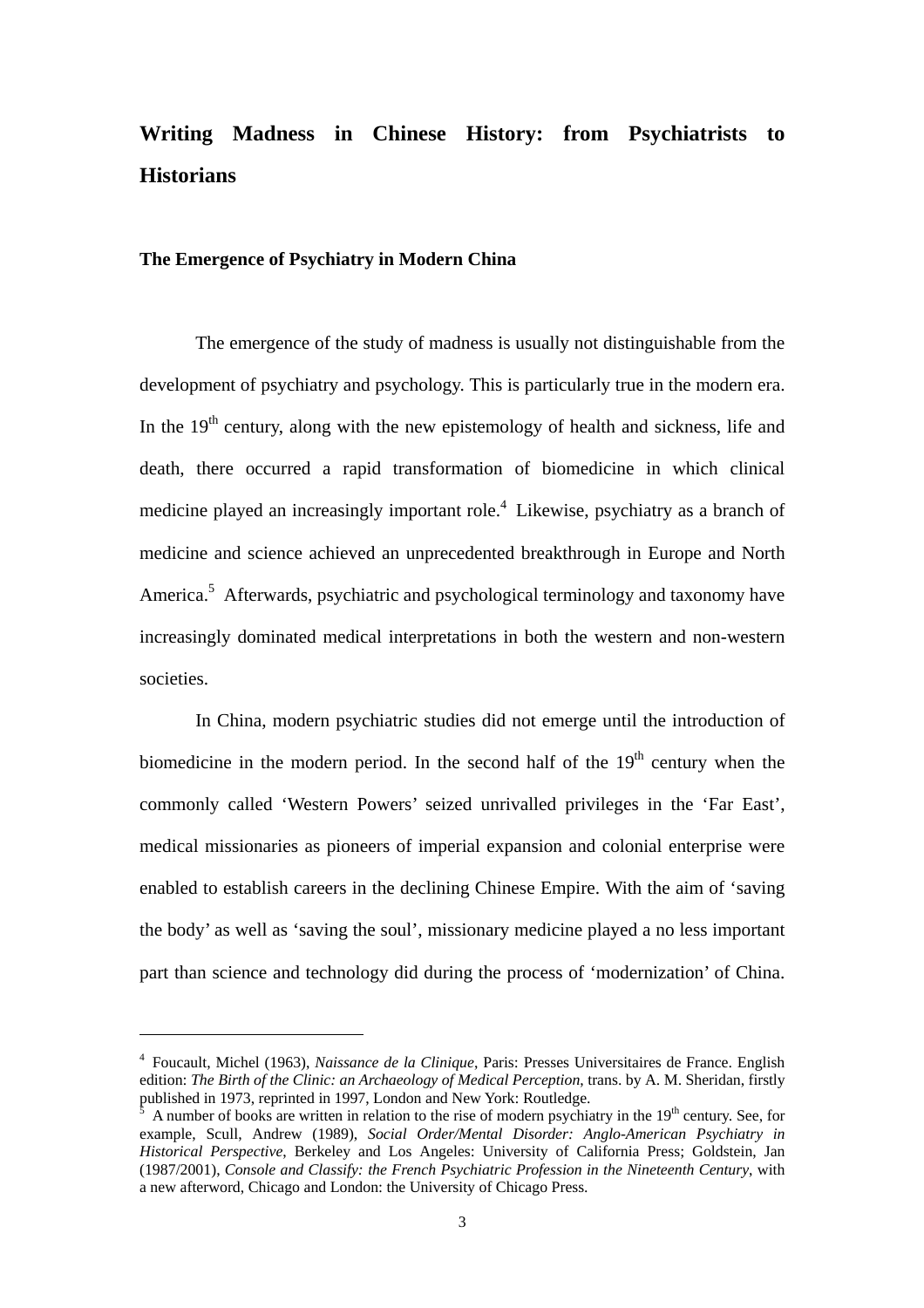<span id="page-3-4"></span>It offered an alternative, contending system of 'therapy', both in the physical and psychic senses, for Chinese people.[6](#page-3-0) As a result, the acceptance (and rejection) of modern western medicine and the reformation of Chinese medicine became two distinctive phenomena in early  $20<sup>th</sup>$  century China.<sup>7</sup> In western missionary medical activity, not surprisingly, psychiatric study that could help them to understand the 'Oriental mind' was seen as one of the most important tasks. Along with this was the translation of a couple of western psychiatric works into Chinese in the early Republican period.<sup>8</sup>

As western medical missions had taken into account the problems of Chinese mental health and illness mainly in the light of psychiatry from the mid- $19<sup>th</sup>$  century onwards, the central issue that psychiatric doctors and scholars often debated was, interestingly, 'whether insanity really exists in China'. According to Martha Li Chiu's research, while some missionary doctors believed that insanity prevails to a much lesser extent in China than in Europe, others on the contrary affirmed the real existence of Chinese mental illness, though it was thought to be different from that of the westerners.<sup>[9](#page-3-3)</sup> Of the latter tendency, the most famous representative might be Dr. John Kerr (1821-1901), who is said to have established the 'first' hospital for mental illness in Canton, China in 1898.<sup>[10](#page-3-4)</sup> Not long later, Beijing also had its own asylum to

<span id="page-3-0"></span><sup>6</sup> In the Preface to his *The Medical Missionary in China* (London: Hurst and Blackett, Publishers, 1861), page v, W. Lockhart, in an exciting tone, stated that '[t]he experiment of medical missions has been fully tried in China, and the experience of many years has demonstrated that the agency has been successful, that the labour spent has not been in vain, and that the success of the past gives reason to hope for still better things for the future'.<br><sup>7</sup> Please refer to Andrews, Bridie (1996), 'The making of modern Chinese medicine, 1895-1937', Ph.D.

<span id="page-3-1"></span>dissertation, Cambridge University, U.K.; Cunningham, Andrew and Bridie Andrews (1997), *Western Medicine as Contested Knowledge*, Manchester and New York: Manchester University Press.<br><sup>8</sup> Luo Lei and Niu Jifeng (2003), 'Oingmo vilei zhongguo jingshen vixue w

<span id="page-3-2"></span><sup>(2003), &#</sup>x27;Qingmo yilei zhongguo jingshen yixue wenxian de fanyi' (The translation of psychiatric works into China since late **Oing**), *Zhonghua yi shi zazhi* , 33(2): 112-113.

<span id="page-3-3"></span><sup>&</sup>lt;sup>9</sup> Chiu, Martha Li (1986), 'Mind, body, and illness in a Chinese medical tradition', Ph.D. dissertation of Harvard University, Ann Arbor: University Microfilms International, pp.17-24.

<sup>&</sup>lt;sup>10</sup> Wong, K. C. & Wu, L.T. (1932), *History of Chinese Medicine*, T'ientsin: The T'ientsin Press, Ltd.; revised edition printed by Southern Materials Center, Inc., pp. 469-470. A recent related survey is Szto,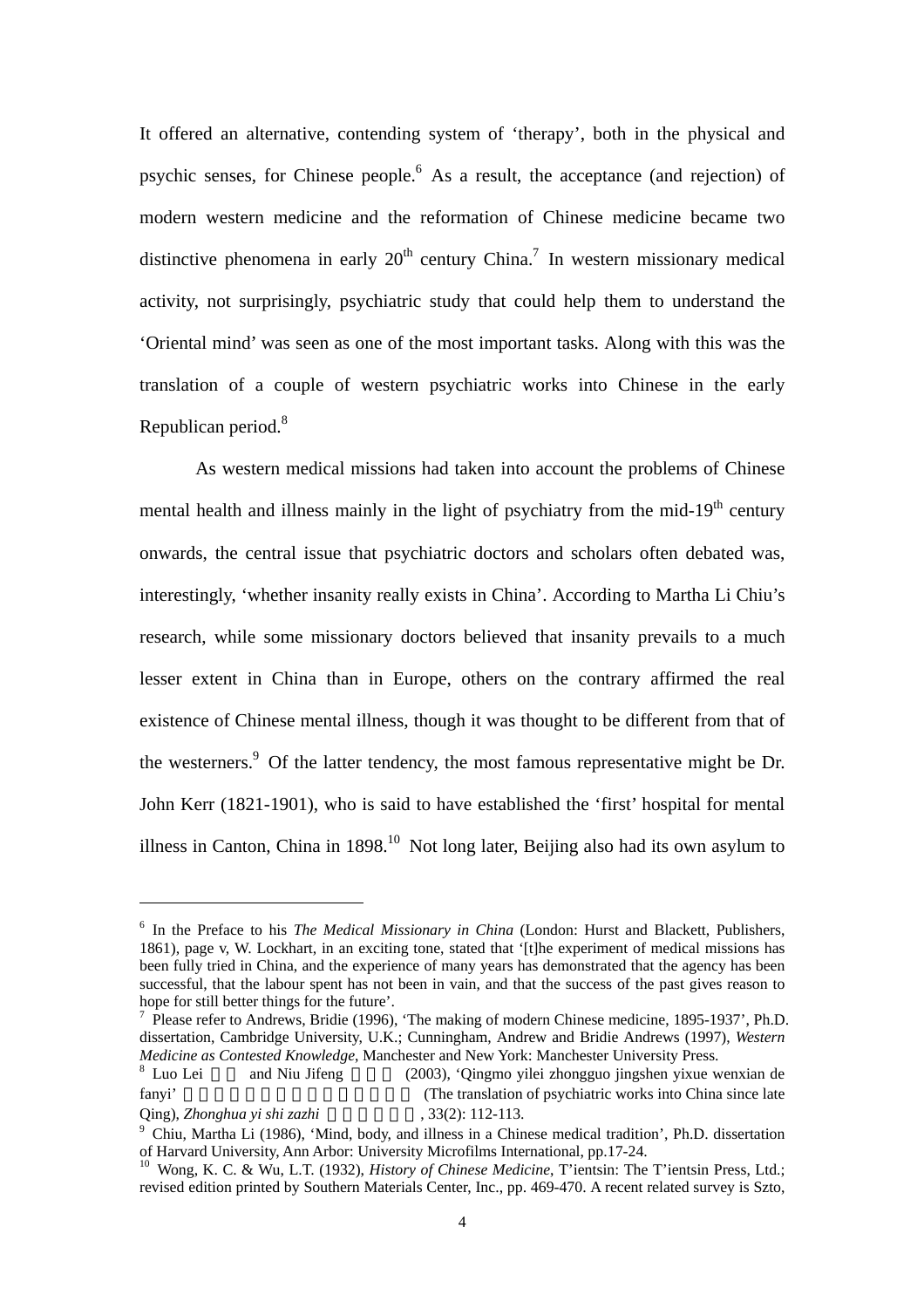accommodate the patients of mental disorders  $(1906)$ .<sup>[11](#page-4-0)</sup> It then became usual to assume both the existence of Chinese mental illness and its similarity to that of westerners. By the late 1930s, when more hospitals and asylums were built for mentally ill people, Chinese specialists stressed that studies regarding mental illness should not ignore the influences of broader non-medical factors. They tried to balance the former bias of overemphasizing the differences or similarities between Chinese and westerners, proposing a complex perspective in which social and cultural aspects of madness were to be taken more seriously. Moreover, psychiatrists also noted the significance of the physiological terms in which Chinese expressed their mental illness. This tendency later led to a new approach towards the studies of mental illness: the so-called 'somatization' syndrome and 'culture-bound' syndrome.<sup>[12](#page-4-1)</sup>

Due to the restricted scope of this article I will not get involved in depth of psychiatric developments in early  $20<sup>th</sup>$  century China as a whole, which may deserve a detailed investigation of its own by another work. The reason for me to mention this topic is mainly because modern psychiatric concern with differences and similarities of mind in different contexts has influenced historical writings on madness to a certain extent. The evidence will be shown later.

#### **Historical Scholarship inside China**

1

The amount of research into mental disorders and their history in China increased rapidly because of the encouragement of the Communist government after

Peter Paul (2002), 'The accommodation of insanity in Canton, China: 1857-1935', Ph.D. dissertation, University of Pennsylvania. In addition to the assertion that John Kerr's hospital was the first one for the mentally ill in China, some other said that the mental hospital in Shanghai, which was built in 1824, could be the first one. This question requires further exploration.

<span id="page-4-0"></span><sup>&</sup>lt;sup>11</sup> Luo Lei and Niu Jifeng (2003), 'Qingmo yilei zhongguo jingshen yixue wenxian de fanyi', pp. 112.<br><sup>12</sup> Chiu, Martha Li (1986), 'Mind, body, and illness in a Chinese medical tradition', pp. 25-27.

<span id="page-4-1"></span>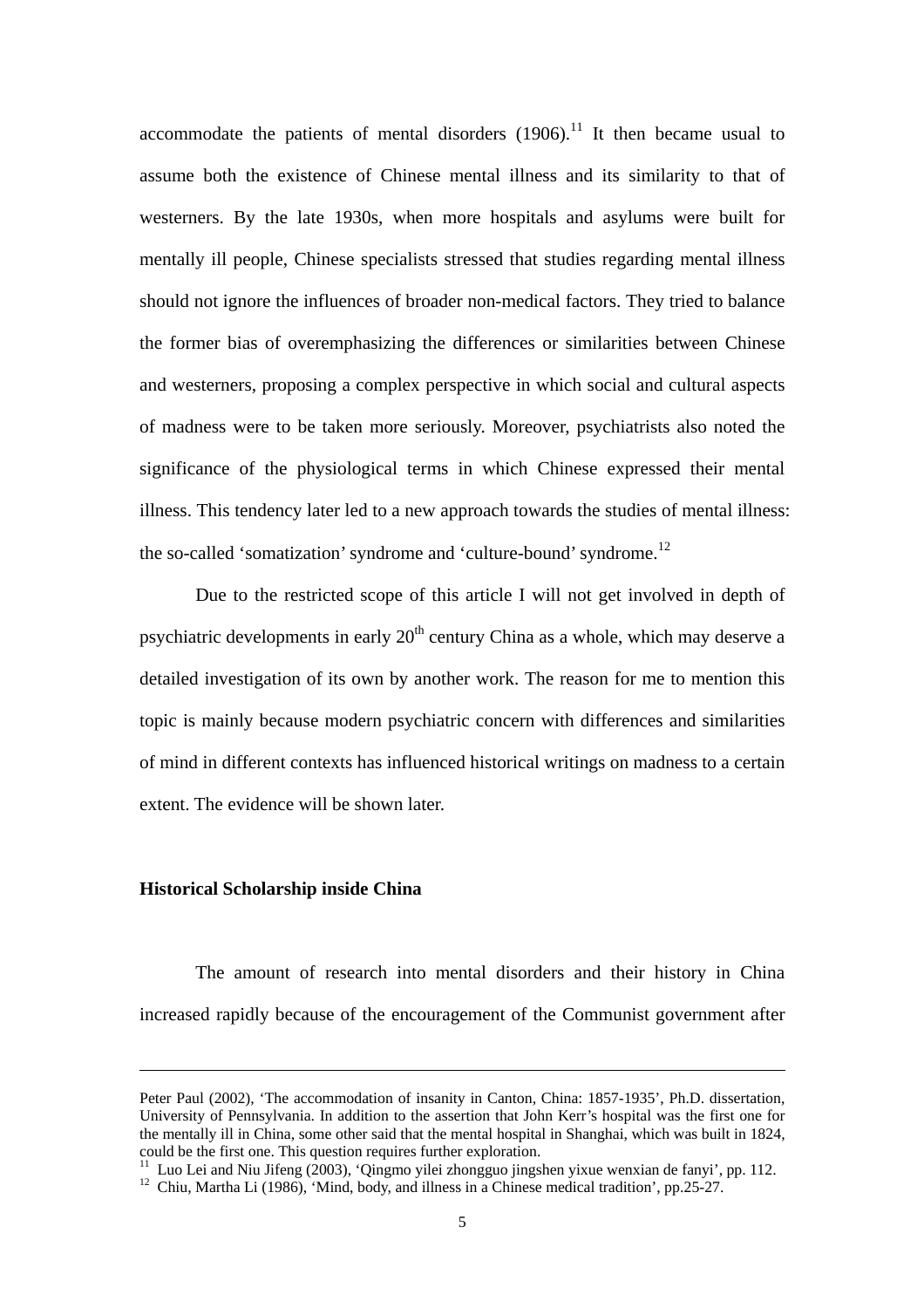<span id="page-5-2"></span>1949.[13](#page-5-0) As a conscious matter of policy Chinese medicine has been legitimized as an epitome of historical treasures and cultural heritage deserving attention and preservation. In the 1950s, with full official support not only were institutions for researches into Chinese medical history established, but also journals exclusively devoted to the history of Chinese medicine were launched. During 1953-1956, more significantly, a number of western-medicine-trained doctors were forced for ideological reasons to 'convert' their profession to Chinese medicine and medical historical studies. This political movement is generally known as 'Western medicine studies Chinese medicine' (xiyi xuexi zhongyi  $1^{14}$  $1^{14}$  $1^{14}$  It is thus not surprising to see that articles on the history of Chinese mental disorders published in 1950s and early 1960s were mostly written by psychiatrists and doctors educated in western medicine. The approaches presented by these preliminary researches were rather homogeneous: an introduction to the medical theories and therapies of mental illnesses as recorded in pre-modern Chinese medical texts, then followed by explanations in terms of the theories of modern biomedicine, psychiatry or psychology.<sup>[15](#page-5-2)</sup> By newly organized or expanded medical colleges, research institutes,

<span id="page-5-0"></span><sup>&</sup>lt;sup>13</sup> Lin, Tsung-yi (1985), 'The shaping of Chinese psychiatry in the context of politics and public health', in Tsung Yi Lin & Leon Eisenberg eds., *Mental Health Planning for One Billion People: A*

<span id="page-5-1"></span><sup>&</sup>lt;sup>14</sup> See: Taylor, Kim (2000), 'Medicine of revolution: Chinese medicine in early Communist China (1945-1963)', Ph.D. dissertation, Cambridge University, U.K., pp.108-136. Also see: Zheng Jinsheng and Li Jianmin (1997), 'Xiandai zhongguo yixue shi yanjiu de yuanliu'

<sup>(</sup>The origins and developments of modern researches into the history of Chinese medicine), *Dalu zazhi* (Continental Magazine), v.95, n.6, pp.26-35, esp. pp.27-28.<br><sup>15</sup> See: Yu Shenchu (1955), 'zhongyi dui diankuangxian de lunzhi'

<sup>(</sup>Treatments of *diankuangxian* in Chinese medicine), *Shanghai zhongyiyao zazhi* (Chinese Medicine and Pharmacy in Shanghai),  $12: 31-32$ . Chen Zhongsun (1956), 'zuguo yixue zhong youguan "dianxian" de lunshu' 祖國醫學中有關 癲癇」的論述 (Discourses on *dianxian* in the medicine of the motherland), *Zhongyi zazhi* (Chinese Medicine), 6: 283-289. Shou Meilong (1957), 'zuguo yixue zhong jingshenbingxue de fazhan he chengjiu' (Developments and achievements of psychiatry in the medicine of the

motherland), *Xin Zhongyiyao* , 8.6: 3-9. Xue Mong (1959), 'zuguo yixue dui jingshenbing de renshi he zhiliao' (The knowledge and treatments) of mental illness in the medicine of the motherland), *Zhejiang zhongyi zazhi* (Chinese Medicine in Zhejiang), 10: 17-20. Lee Tao, Ch'eng Chih-fan and Chang Ch'i-shan (1962), 'Some early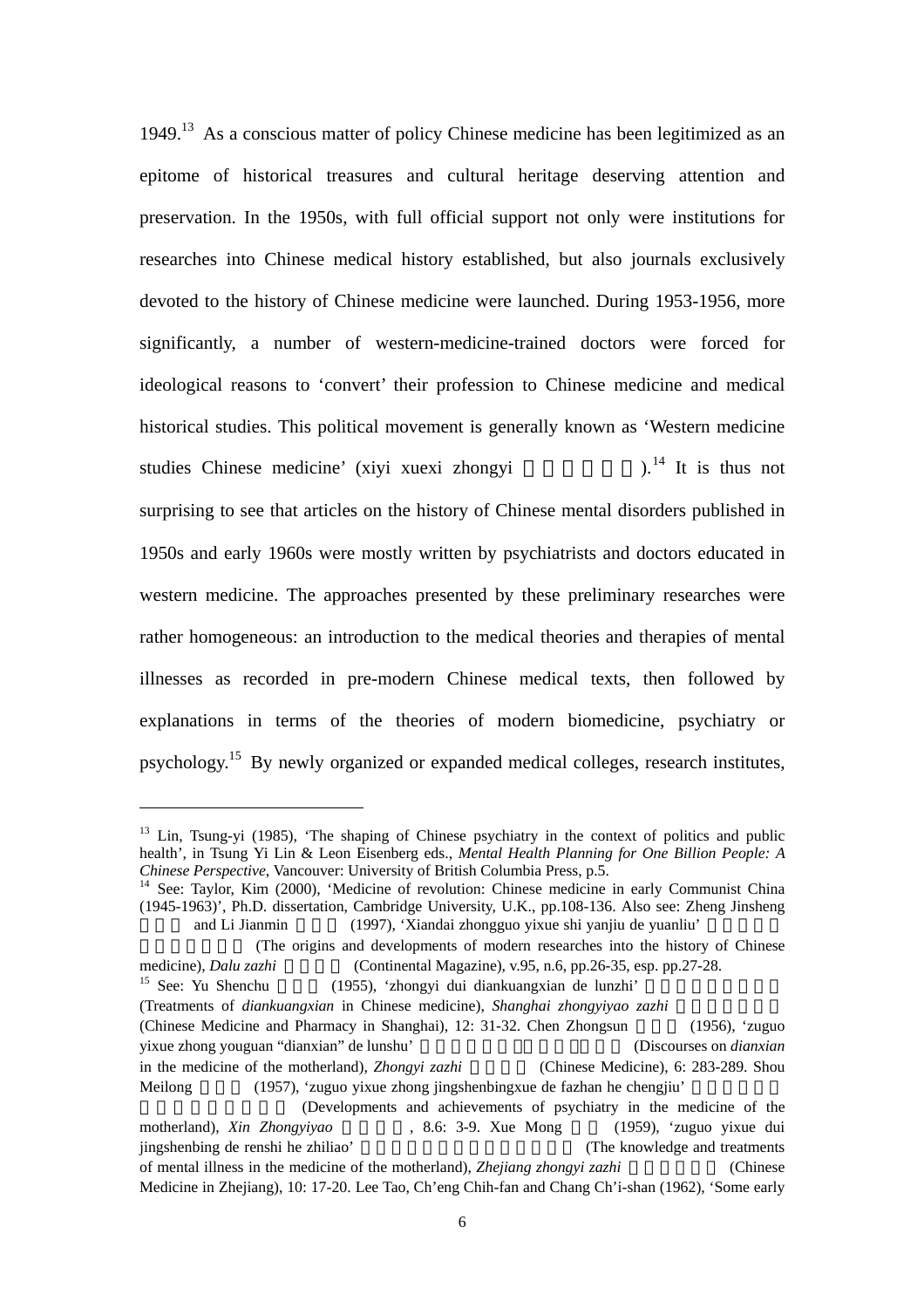publishing houses, and professional associations, this attempt to integrate the theories of both western medicine and Chinese medicine into one unified system had paved the way for the formation of TCM (Traditional Chinese Medicine)<sup>16</sup> as a national health care system dating from 1956 and remained dominant in the scholarship of medical history till the present day.

Despite the interruption by the Cultural Revolution (1966-1976), studies of Chinese medical history revived in the 1980s and flourished from the 1990s onwards. So did historical studies of madness. Researches in the current period involve more thorough surveys of this topic rather than brief introductory surveys on the one hand, and precise investigations into one single medical text in a specific time on the other.<sup>[17](#page-6-1)</sup> On a detailed examination, however, their approaches appear to share the common feature of concentrating on the history of diseases. For decades, most Chinese medical historians on madness have focused on its 'internal history', i.e. medical theories and doctrines,<sup>[18](#page-6-2)</sup> more than on its 'external history', i.e. medicine in

1

<span id="page-6-1"></span>History of Psychiatry), Changsha: Hunan renmin chubanshe. Zhou Changfa 周長 (1985), 'zhongyi jingshenbingxue fazhan shilue' (A brief history of psychiatric developments in Chinese medicine), *Zhonghua yishi zazhi* (Chinese Medical History), 15.3: 144-147. Li Qingfu and Liu Duzhou eds. (1989), *Zhongyi jingshenbingxue* (Psychiatry in Chinese Medicine), Tianjin: Tianjin kexue jishu chubanshe. Huang Jian (1994), '*Zubing yuanhou lun* dui zhongguo gudai jingshenbingxue fazhan de gongxian'

records of nervous and mental diseases in traditional Chinese medicine', *Chinese Medical Journal*, 81: 55-59. 16 As for the formation of TCM, see: Taylor, Kim (2000), 'Medicine of revolution: Chinese medicine

<span id="page-6-0"></span>in early Communist China (1945-1963)', pp.136-183.<br><sup>17</sup> See: Liu Xiehe and Xu Youxin (1980), *Jingshenbingxue shi* (The

<sup>(</sup>Contributions of *The Treatise on Origins and Symptoms of Various Diseases* to the development of early Chinese psychiatry), *Zhonghua yishi zazhi* (Chinese Medical History), 24.4: 207-210. He Yumin (1995), *Zhongguo chuantong jingshen binglixue* (Psychiatry in Traditional Chinese Medicine), Shanghai: Shanghai kexue puji chubanshe. Liao Yuqun (1997), 'The history of psychiatric diagnosis in traditional Chinese medicine', in Yosio Kawakita, Shizu Sakai and Yasuo Otsuka eds., *History of Psychiatric Diagnoses*, Tokyo: Ishigaku Euro-America, Inc.<br><sup>18</sup> A similar approach could be seen in the medical scholarship in pre-1990 Taiwan. See, for example,

<span id="page-6-2"></span>Fong Wing Loi and Lee Cheng-yu (1981/1985), *Zhongguo chuantong yixue zhi jingshen binglixue* **https://width/mathbiatricity.com/informaty/informaty/informaty/informaty/informaty/informaty/informaty/informaty/informaty/informaty/informaty/informaty/informaty/informaty/informaty/informaty/informa** Medicine), Taipei: Qiye shuju. Both of them are practitioners of Chinese medicine in Taipei, Taiwan.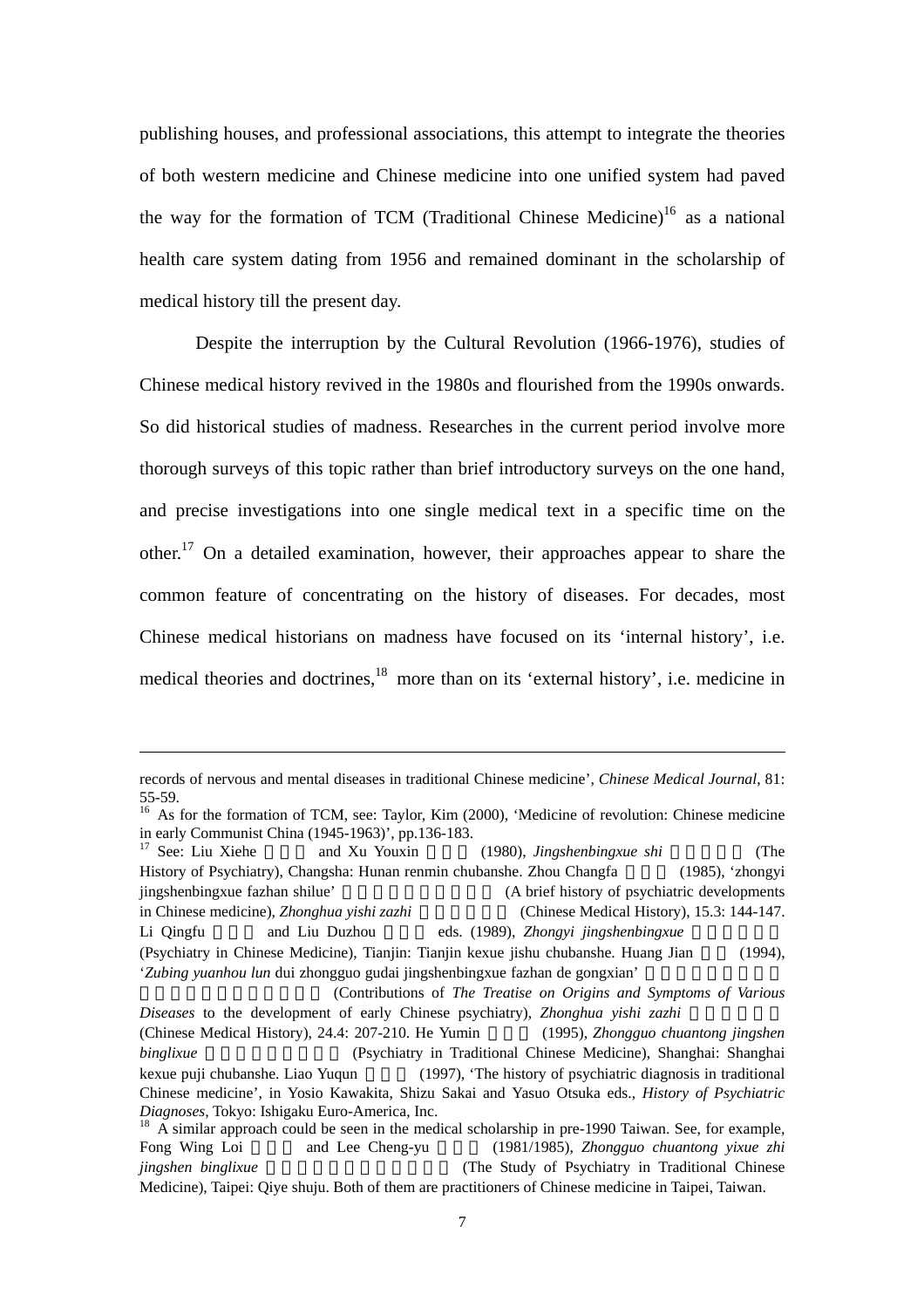<span id="page-7-2"></span>broader social and cultural networks. Unfortunately, some of them simply juxtapose all the source materials uncritically, failing to provide equivalent fruitful interpretations, or worse, falling into the pattern of an encomium of the 'achievements' or 'discoveries' of Chinese medicine to meet the need of political propaganda. As Judith Farquhar points out, in 1980 even in the writing of a medical figure's biography 'it was necessary to position oneself as politically correct relative to both the nationalist and socialist concerns that had ruled official discourses since the  $1950s'$  $1950s'$ .<sup>19</sup> The emphasis in medicine and medical studies on an orientation towards the dogmatic purpose of 'serving the people' (wei renmin fuwu ) might be the main reason that has led to their less pluralistic and productive interpretations of medical histories. Such an empirical and pragmatic perspective is beginning to be challenged and changed nowadays.

#### **Historical Scholarship outside China**

 $\overline{a}$ 

As in the shifting explanatory modes of psychiatry mentioned before, initial historical studies of Chinese madness outside China also experienced the debates on 'extreme differences' or 'extreme similarities' between China and the other countries. In her survey 'Psychiatric thought in Chinese medicine', for example, Ilza Veith, the first English translator of the *Huangdi neijing* <sup>[20](#page-7-1)</sup> (Inner Canon of the Yellow Lord; hereafter abbreviated as the *Neijing*), $^{21}$  $^{21}$  $^{21}$  followed earlier psychiatrists'

<span id="page-7-0"></span><sup>&</sup>lt;sup>19</sup> Farquhar, Judith (1995), 'Re-writing traditional medicine in post-Maoist China', in Don Bates ed., *Knowledge and the Scholarly Medical Traditions*, Cambridge: Cambridge University Press, pp.251-276.

<span id="page-7-1"></span><sup>&</sup>lt;sup>20</sup> The *Huangdi neijing* is the earliest received medical canon in China. It was not compiled by a single author at one time, but rather by many writers during a long period. Modern scholars suggest that this work might have represented different opinions of more than a medical tradition prevailing during the 1st century B.C.E. to the 1st century C.E.. See: Yamada, Keiji (1979), 'The formation of the *Huang-ti Nei-ching*', *Acta Asiatica*, 36:67-89. 21 The *Huangdi neijing* is partly translated by Ilsa Veith as *The Yellow Emperor's Classic of Internal*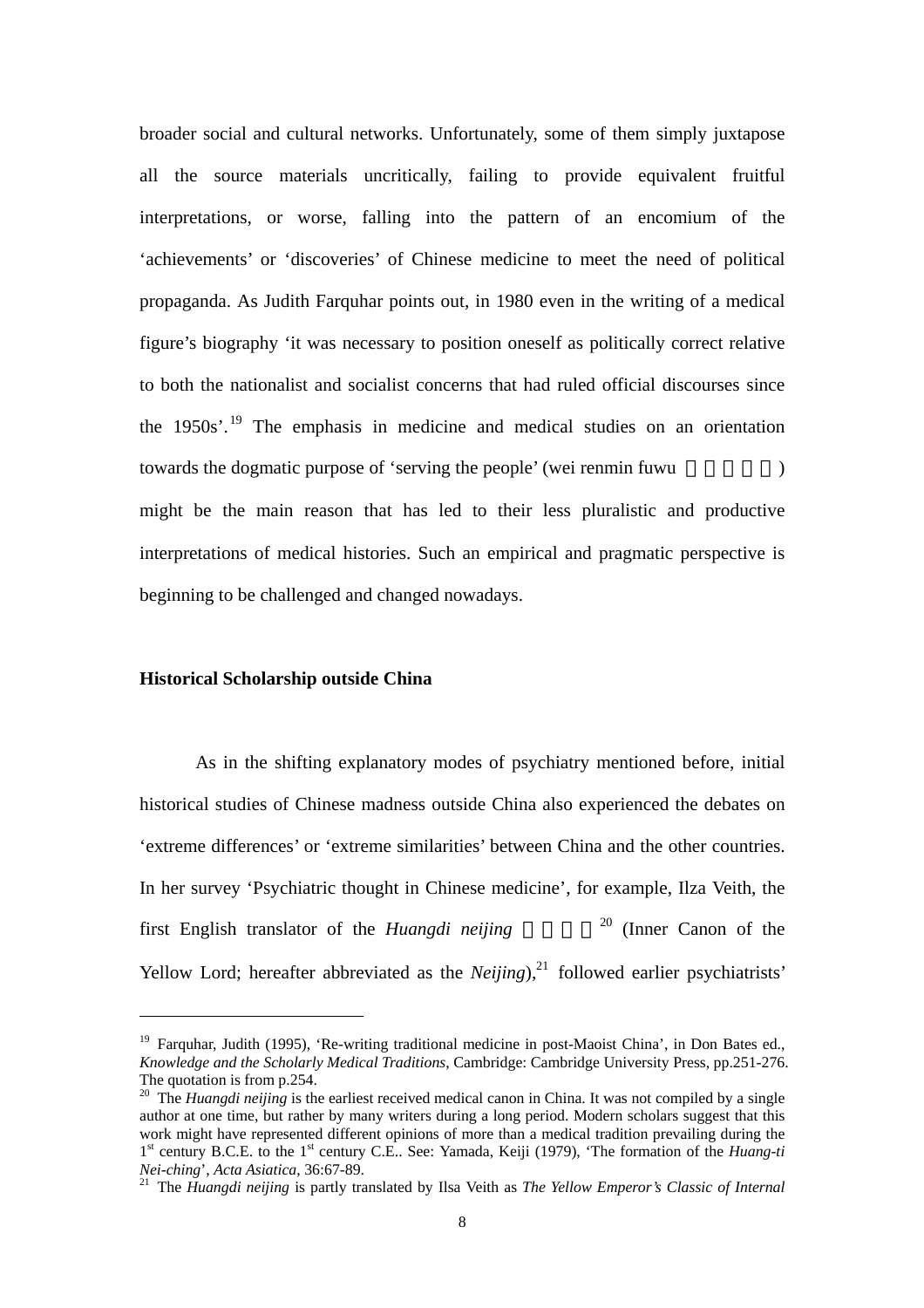opinion, portraying traditional Chinese as so different from modern westerners that the former were less prone to suffer from mental illness. [22](#page-8-0) John Kao's *Three Millennia of Chinese Psychiatry* (1979) could be regarded as the first comprehensive historical survey of madness in China. With an interest in 'social psychiatry and the relationship of psychiatric practice to its setting',  $2^3$  his perspective seems to have shared in the popular assumption that mental disorders are articulated in fundamentally the same way in all cultures. Not long later, Ju-k'ang T'ien made an initial inquiry into the origins of traditional Chinese beliefs and attitudes towards mental disorders by reviewing early Chinese records, canonical medical works, and popular literary writings.<sup>[24](#page-8-2)</sup> Throughout his paper T'ien seems to try to match medical terms/concepts of madness in ancient China and that of modern medicine. In other words, he still tended to interpret madness in ancient China in terms of modern psychiatric concepts.

In 1980s, more complicated and sophisticated studies of madness in different cultures prospered, owing to the inspiration of interdisciplinary approaches and cross-cultural comparisons flourishing in the academia of Europe and America. This can be seen, for instance, in the new wave of 'social history of medicine' as a radical movement to 'demystify' the progressivism and optimism of the 'Whiggish' history of

1

*Medicine*, chapter 1-34 translated from the Chinese with an introductory study, firstly published in 1949, reprinted in 1972 as a new edition, Taipei, Southern Materials Center, Inc.. Dr. Veith obtained her doctoral degree in medical history at John Hopkins University. She is currently an emeritus professor in history of health sciences and psychiatry, University of California, San Francisco.<br><sup>22</sup> Veith, Ilsa (1955), 'Psychiatric thought in Chinese medicine', *Journal of History of Medicine*, 10;

<span id="page-8-0"></span><sup>&#</sup>x27;The supernatural in Far Eastern conceptions of mental disease', *Bulletin of the History of Medicine*, 37. My reference is from Chiu, Martha Li (1986) 'Mind, body, and illness in a Chinese medical tradition',

<span id="page-8-1"></span>p.40.<br><sup>23</sup> Kao, J. J. (1979), *Three Millennia of Chinese Psychiatry*, New York: Advanced Research in Asian Science and Medicine, p.2.

<span id="page-8-2"></span> $24$  T'ien, Ju-k'ang (1985), 'Traditional Chinese beliefs and attitudes toward mental illness', in Tseng, Wen-Shing & Wu, David Y. H. eds., *Chinese Culture and Mental Health*, Orlando: Academic Press, Inc., pp.67-81.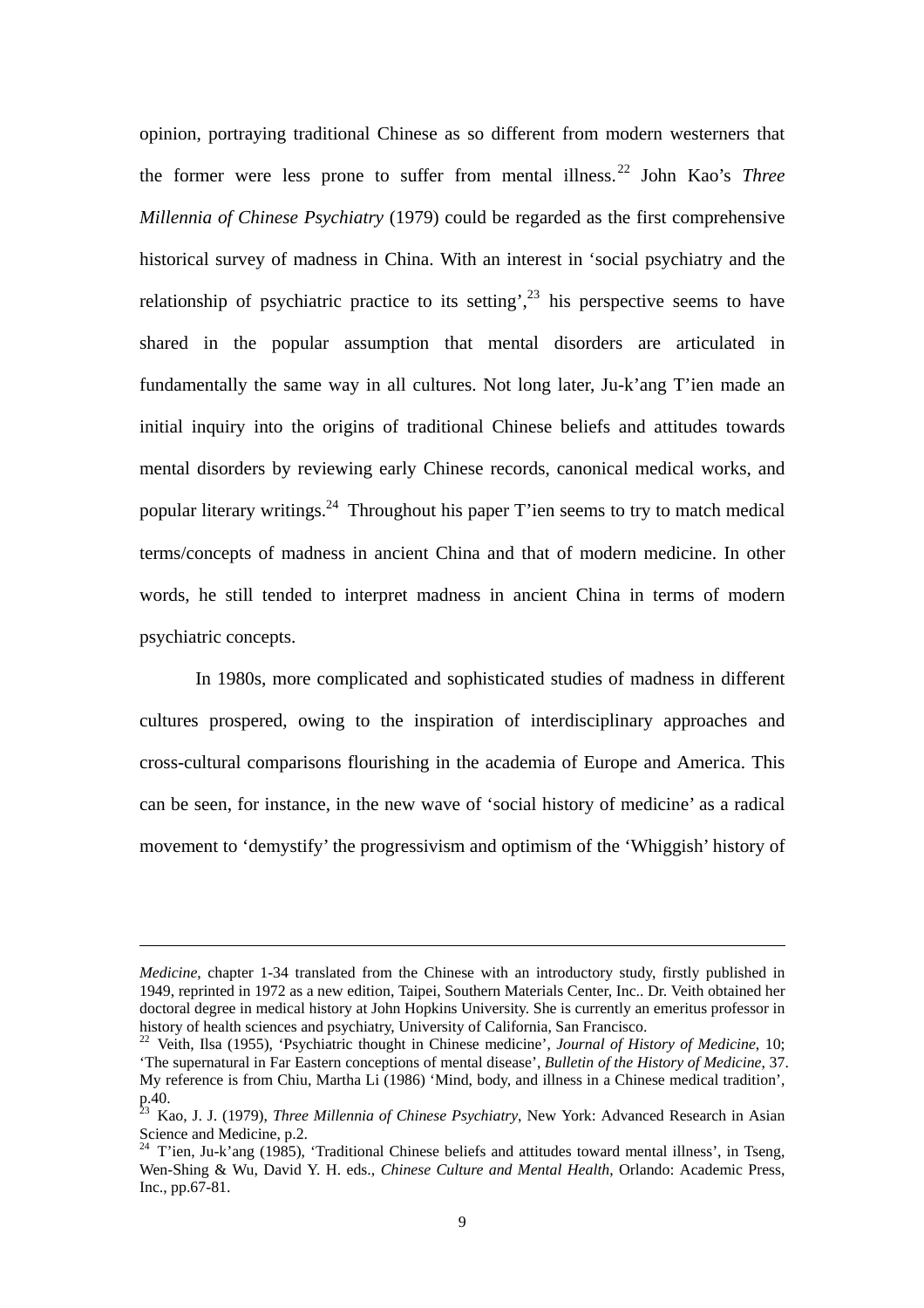medicine.<sup>[25](#page-9-0)</sup> Michel Foucault can certainly be counted as one who had made an indelible mark on the historiography of 'European madness'.[26](#page-9-1) Meanwhile, the increased availability of Chinese classic medical works into foreign languages also attracted more global attention to Chinese medicine and its long history.<sup>27</sup> Leaving to one side works by psychiatrists and medical anthropologists whose interests are mainly centered on contemporary societies and cultures due to the scopes of their clinical experience and fieldwork, $^{28}$  I would prefer to concentrate on those researches which have displayed vividly historical approaches to madness in China.

Martha Li Chiu's textual analysis of the *Huangdi neijing* is a lucid attempt to explore the characteristics of madness in Chinese history. She indicates that some levels of discourses in the *Huangdi neijing* portray mind and body as unified. But some other discourses, on the contrary, demonstrate a view that treats mind and body as related yet distinguishable categories. Both of them can be divided further into three patterns: 1) mental symptoms expressed in physical terms; 2) deviant behaviors which strongly suggest that some form of underlying mental disorder is involved; 3) mental symptoms expressed in direct, explicitly mental language.<sup>29</sup> By careful examination Chiu suggests that the authors of the *Huangdi neijing* in fact had very vague feeling for a category such as 'mental activities'. Of 'mental activities',

<span id="page-9-0"></span><sup>25</sup> This is mentioned in Roy Porter and Andrew Wear eds. (1985), *Problems and Methods in the History of Medicine*, London: Croom Helm, 'Introduction', p.1.<br><sup>26</sup> I have discussed at length Foucault's impact on writing the history of madness elsewhere. See: Chen,

<span id="page-9-1"></span>Hsiu-fen (2003), 'Medicine, society, and the making of madness in imperial China', Ph.D. thesis, School of Oriental and African Studies, University of London, U.K., pp.24-27.<br><sup>27</sup> In addition to the earlier translation of the *Huangdi neijing*, other Chinese classics translated into

<span id="page-9-2"></span>English after 1980 are including *Shang Han Lun* (Treatises on Cold Damage, 1981), *Wushier bing fang* (or *Wu Shih Erh Ping Fang*) (Fifty-two Recipes for ailments, 1982), *Nan-ching* (The Classic of Difficult Issues, 1986), and so forth.

<span id="page-9-4"></span><span id="page-9-3"></span> $\beta$  For related works, please see: Tseng, Wen-Shing & Wu, David Y. H. eds. (1985), *Chinese Culture and Mental Health*, Orlando: Academic Press, Inc.. Kleinman, A. M. & Lin, T. Y. eds. (1981), *Normal and Abnormal Behavior in Chinese Culture*, Dordrecht: D. Reidel. Livingston, Martha & Lowinger, Paul eds. (1983), *The Minds of the Chinese People: Mental Health in New China*, Englewood Cliffs, New Jersey: Prentice-Hall, Inc.. Pearson, Veronica (1995), *Mental Health Care in China*, London: Gaskell.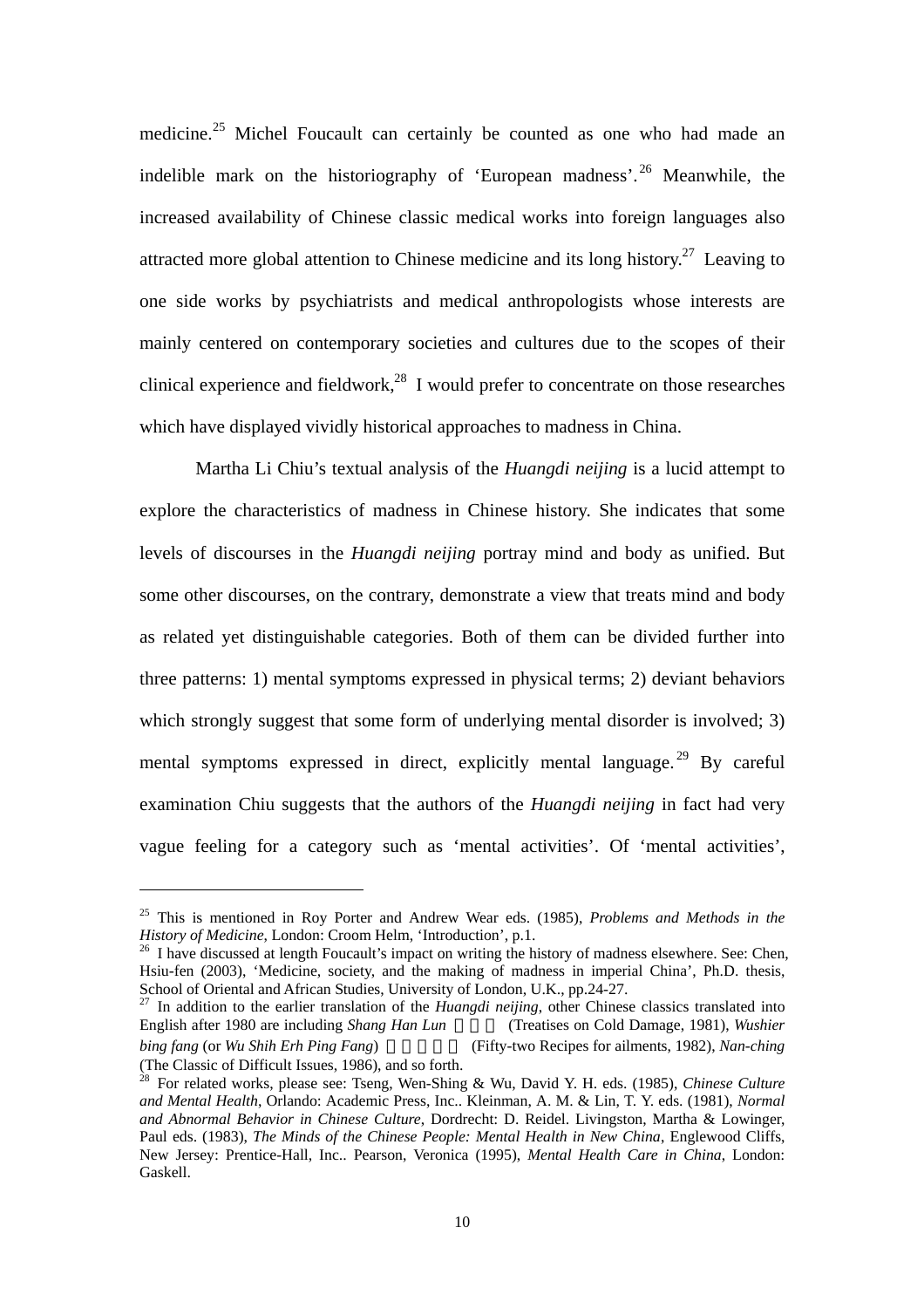'thinking' that consists of different processes – *yi* (an image recalled by memory; an unformed or indefinite conception), *zhi* (will; intention; purpose), *si* (ratiocination), *lu* (to plan [ahead]; thinking anxiously about something), *chu* (judging [the truth or falsity of a matter]; arranging; managing) and *zhi* (wisdom) – plays a fundamental part.<sup>30</sup> Besides, Chiu also finds out other aspects of 'mental activities' as recorded in the *Neijing*, which she names as 'mystical intuition', 'emotions' and 'dreaming'.<sup>31</sup> Chiu then goes further to depict how symptoms have been grouped into syndrome then to help defining 'mental illness' in the tradition of the *Huangdi neijing*. She defines a 'mental syndrome' as 'any syndrome in which mental symptoms predominate over physical symptoms in frequency and importance'. Based on this criterion she identifies some 'mental syndromes' as described explicitly or implicitly in the *Neijing*, including '*kuang* syndrome', the 'Liver Wind (gan feng ) syndrome', '*Yang ch'i* (yangqi ) Reversal', and '*Yang-ming* illness'.<sup>32</sup>

Despite the interesting discovery, nevertheless, Chiu admits that she never finds any mention of 'an explicit higher-order category of mental illness' in the *Huangdi neijing*. Instead, mental syndromes are usually scattered in the midst of physical syndromes in this medical canon.[33](#page-10-3) After all, the *Huangdi neijing* does not help to generate a classification of 'mental illness' that can be simply equated with psychiatrically defined diseases. This in turn explains the unique characteristics of Chinese medicine that is different from its modern western counterpart.

Martha Li Chiu also contributes to exploring the issues of legal response to

<u>.</u>

<sup>&</sup>lt;sup>29</sup> See Chiu, Martha Li (1986), 'Mind, body, and illness in a Chinese medical tradition', pp.264-265.<br><sup>30</sup> Ibid., pp.106-108.<br><sup>31</sup> Ibid., pp.109-128.<br><sup>32</sup> Ibid., pp.269-284.<br><sup>33</sup> Ibid., p.284.

<span id="page-10-0"></span>

<span id="page-10-1"></span>

<span id="page-10-2"></span>

<span id="page-10-3"></span>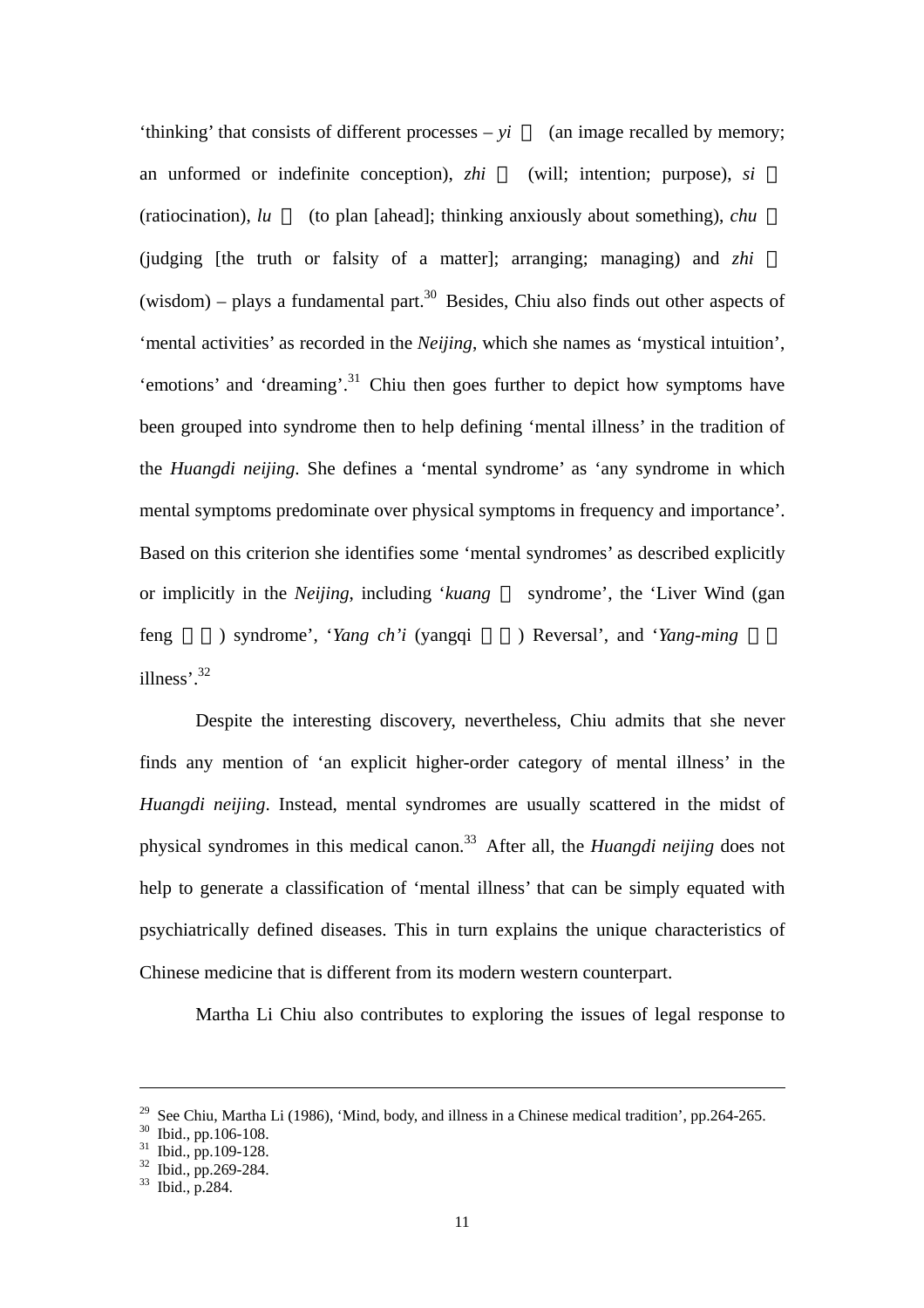insanity in Qing times (1644-1911). She describes some key changes of madmen's legal position by examining official records and juridical cases in that period. She suggests that the shifts of governmental attitudes usually followed the extent to which the State had devoted attention to the problem.<sup>[34](#page-11-0)</sup> Most of the points in this work are more fully elaborated in Vivien W. Ng's later *Madness in Late Imperial China* (1990). In the preface, she states clearly that her concern is to describe '[t]he transformation of madness from an illness to a form of criminal deviance', which is in contrast to its English and French counterpart where madness 'was transformed from a form of deviance to an illness' in the  $19<sup>th</sup>$  century.<sup>[35](#page-11-1)</sup> Inspired by Andrew Scull's historical sociology of psychiatry and Michel Foucault's works on madness and prisons, Ng's book aims at investigating the social and political climate of early Qing China and hence to discern the changing legal states of madness. She particularly highlights the dominant roles of family and government in social treatments of the mad.<sup>36</sup> Both Ng and Chiu show us how a regime that made law, politics, and morality inseparable saw mental disorder as a threat to social order.

Given that it attempts to deal with madness in the process 'from illness to deviance', however, Ng's discussion of the senses of illness in Chinese medicine is rather asymmetric. In fact, her failure to consult other medical sources than the great encyclopaedia *Gujin tushu jicheng yibu quanlu* (Synthesis) of Books and Illustrations, Past and Present: Medical Section, Complete

<span id="page-11-0"></span><sup>&</sup>lt;sup>34</sup> Chiu, Martha Li (1981), 'Insanity in imperial China: A legal case study', in Kleinman, A.M. & Lin, T. Y. eds., *Normal and Abnormal Behavior in Chinese Culture*, pp.75-94.

<span id="page-11-1"></span>T. Y. eds., *Normal and Abnormal Behavior in Chinese Culture*, pp.75-94. 35 Ng, Vivien W. (1990), *Madness in Late Imperial China: From Illness to Deviance*, Norman and London: University of Oklahoma Press, p.x. Ng is currently an associate professor of women's studies, the University at Albany. State University of New York. U.S..

<span id="page-11-2"></span> $10<sup>36</sup>$  For a comparison, the sociologist Xiaotung Fei has also pointed out the confinement by the family of the insane in Chinese society. Please refer to Fei's paper (1985), 'Prospects for the development of mental health work', in Lin, Tsung Yi & Eisenberg eds., *Mental Health Planning for One Billion People: A Chinese Perspective*, Vancouver: University of British Columbia Press, p.45.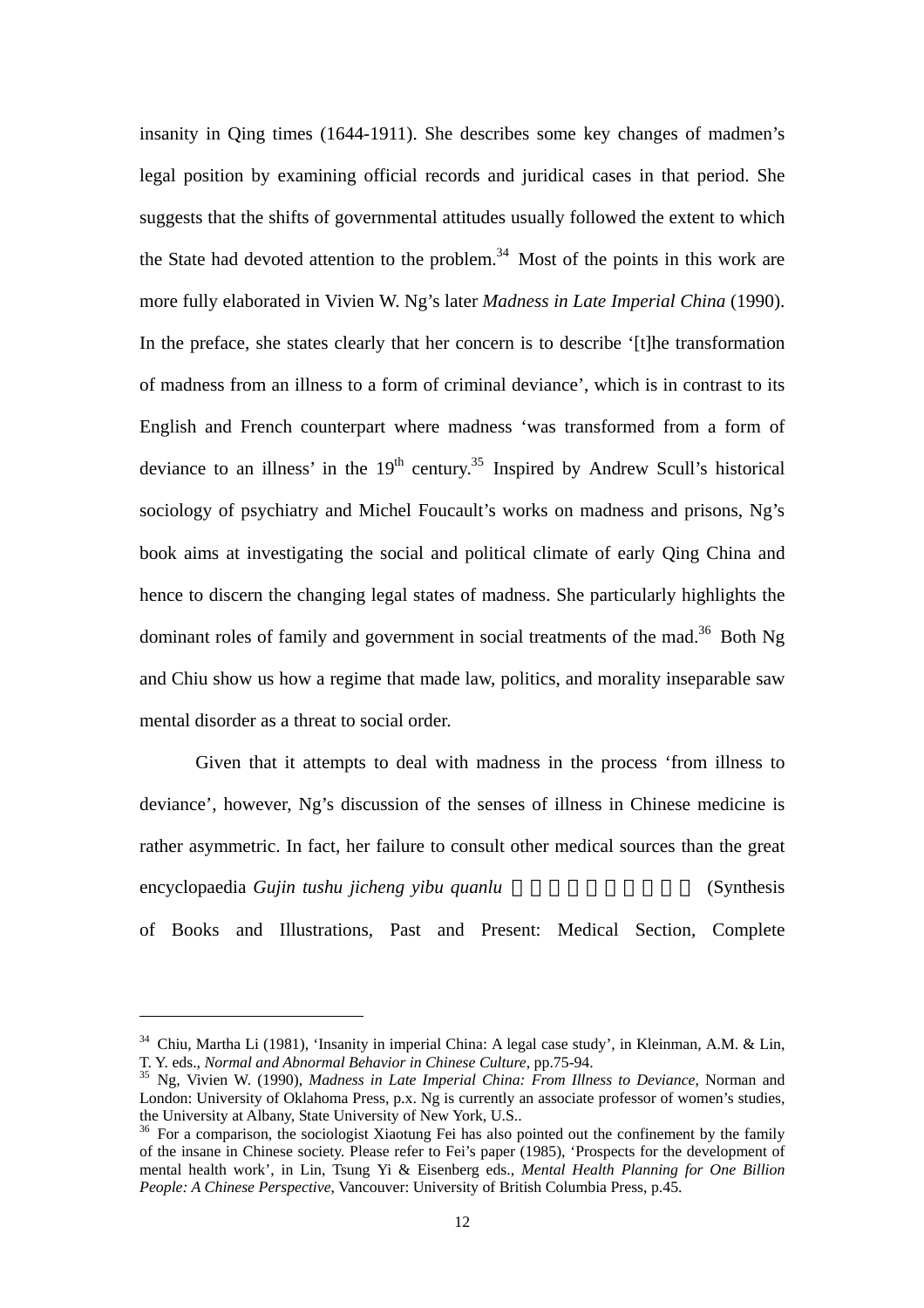Transcriptions) $37$  inevitably makes some of her arguments look insufficient or even obscure. This has been criticized[.38](#page-12-1) Moreover, Ng's assertion that Chinese physicians' opinions were totally excluded from the juridical judgements of insanity during the late imperial period has begun to be questioned. $39$ 

Ng's lack of detailed knowledge of medical treatises on madness in late imperial China seems redeemed by Angelika Messner to some extent. Messner's publication based on her doctoral thesis is an attempt to portray the transitions of medical discourses on madness in Chinese medicine over three hundred years (1600-1930), especially its confrontation with western medicine from the  $19<sup>th</sup>$  century to the early  $20<sup>th</sup>$  century.<sup>[40](#page-12-3)</sup> Unlike Messner's sole focus on medical discourses and theories, Hugh Shapiro's survey of institutions for the insane in urban China in the 1930s appears to be rather socially oriented. According to his microscopic investigation the discipline and punishment imposed upon the mentally ill mainly came from two institutional forces: the asylum and the police. Accordingly, he claims that 'the state, the police, and the psychiatric profession played a pivotal role in constructing insanity'[.41](#page-12-4) These two works by Messner and Shapiro, in my view, can be read together not only because the periods they have chosen happen to be in sequence, but also because some of the issues in their discussions are interrelated.

 $\overline{a}$ 

<span id="page-12-2"></span>of madness', a paper presented in the Tenth International Conference on the History of Science in East Asia, Shanghai, China, 20-24 August 2002. This survey reveals in the first stage that physicians had participated in the Qing legal system to defining what 'insanity' is, though in a pretty different languages from officials'. My ongoing examination of the legal archives *Xing ke ti ben* 

<span id="page-12-0"></span> $37$  *Gujin tushu jicheng* was officially compiled by Chen Menglei , et al. by 1723 during the reign of Emperor Kangxi in the Oing dynasty.

<span id="page-12-1"></span><sup>38</sup> The related book review by Nathan Sivin is published in *The American Historical Review*, v.97, issue 4 (Oct 1992), pp.1262-1263. 39 Simonis, Fabien, 'Medicine in and out of context: physicians in Qing Law, focusing on the problem

during the reign of Emperor Qianlong also tells me that physicians seem not 'absent' in the legal system in Late Imperial China. This is a far more complicated topic worthy of probed.

<span id="page-12-3"></span>system in Late Imperial China. The Imperial China. The Messner, Angelika C. (2000), *Medizinische Diskurse zu Irreisein in China (1600-1930)*, Stuttgart:<br>Franz Steiner Verlag.

<span id="page-12-4"></span><sup>&</sup>lt;sup>41</sup> Shapiro, Hugh (1997), 'The view from a Chinese asylum: defining madness in 1930s Peking', Ph.D. dissertation, Harvard University, 1995, Ann Arbor: UMI. The quotation here is from p.115.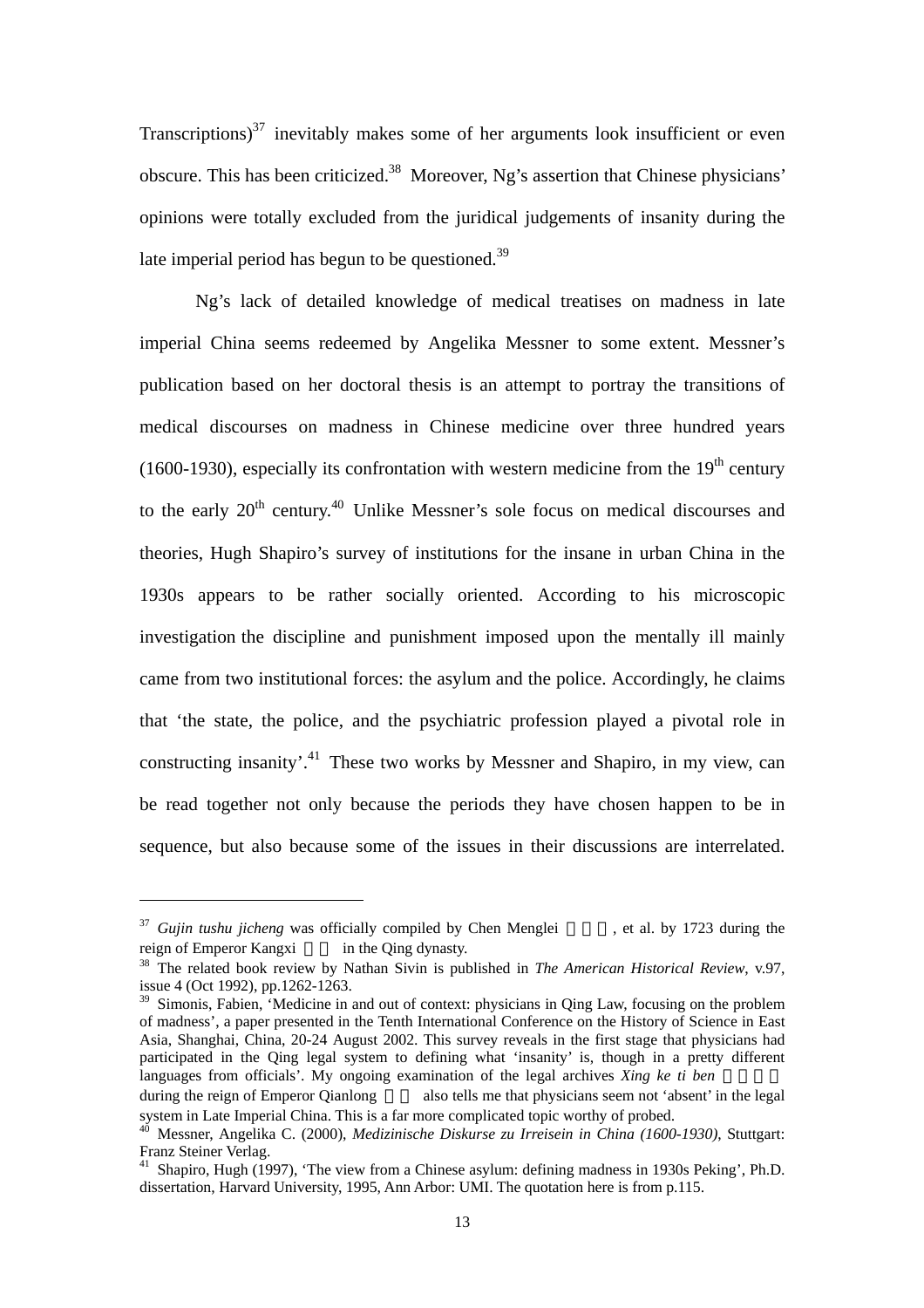<span id="page-13-1"></span>Despite their different concerns and focuses, these two works more or less discuss the role of missionary medicine and psychiatry in the early Republican period.<sup>[42](#page-13-0)</sup>

The latest historical work on madness in Chinese history is probably my Ph.D. thesis - 'Medicine, society, and the making of madness in Imperial China' (2003). I start my research from the physician and medical writer Wang Kentang (1549-1613) and his contemporaries, who had provided unprecedented nosoloy of madness in the intellectual and cultural atmosphere of late Ming. Then, I shift my focus to the transmission of medical knowledge, seeking how the paradigmatic medical doctrines of madness established in the early Chinese medical canons were received and revised in different ages. While researching the aetiology, pathology, symptomatology, diagnostics and treatments of certain kinds of madness as illnesses, I pay no less attention to the sexual and gendered aspect of madness in terms of looking at a specific case, namely, 'dreaming sex with demons'. Last but not least, my thesis also surveys at length the varied social representation of 'the mad'. I shall return to my work where relevant in the following discussions.

#### **The Characteristics of Mind, Body and Madness in Chinese History**

<span id="page-13-2"></span>Closely associated with the problem of madness is that of the mind, brain, soul, emotions, or 'body-and-mind' in general. In last two decades a few scholars and historians have contributed to a general introduction<sup>43</sup> or a particular examination<sup>[44](#page-13-2)</sup>

<span id="page-13-0"></span> $42$  As for this issue, Angelika Messner presented the paper, 'On "translating" Western psychiatry into the Chinese context in Republican China', at the International Conference 'Translating Western Knowledge into Late Imperial China', held by East Asian Department, University of Göttingen,

 $^{43}$  The related researches in China are: Wang Miqu (1983), 'zhongguo gudai yixue xinlixue chuyi' (Preliminary discussion on the history of psychology in early Chinese medicine), *Zhonghua yishi zazhi* (Chinese Medical History), 13.3: 155-159; Liu Yanjiao 劉豔驕 (1996), 'nao yu hunpo' 與魂魄 (Brain and *hun*-spirit and *po*-spirit), *Zhongyi*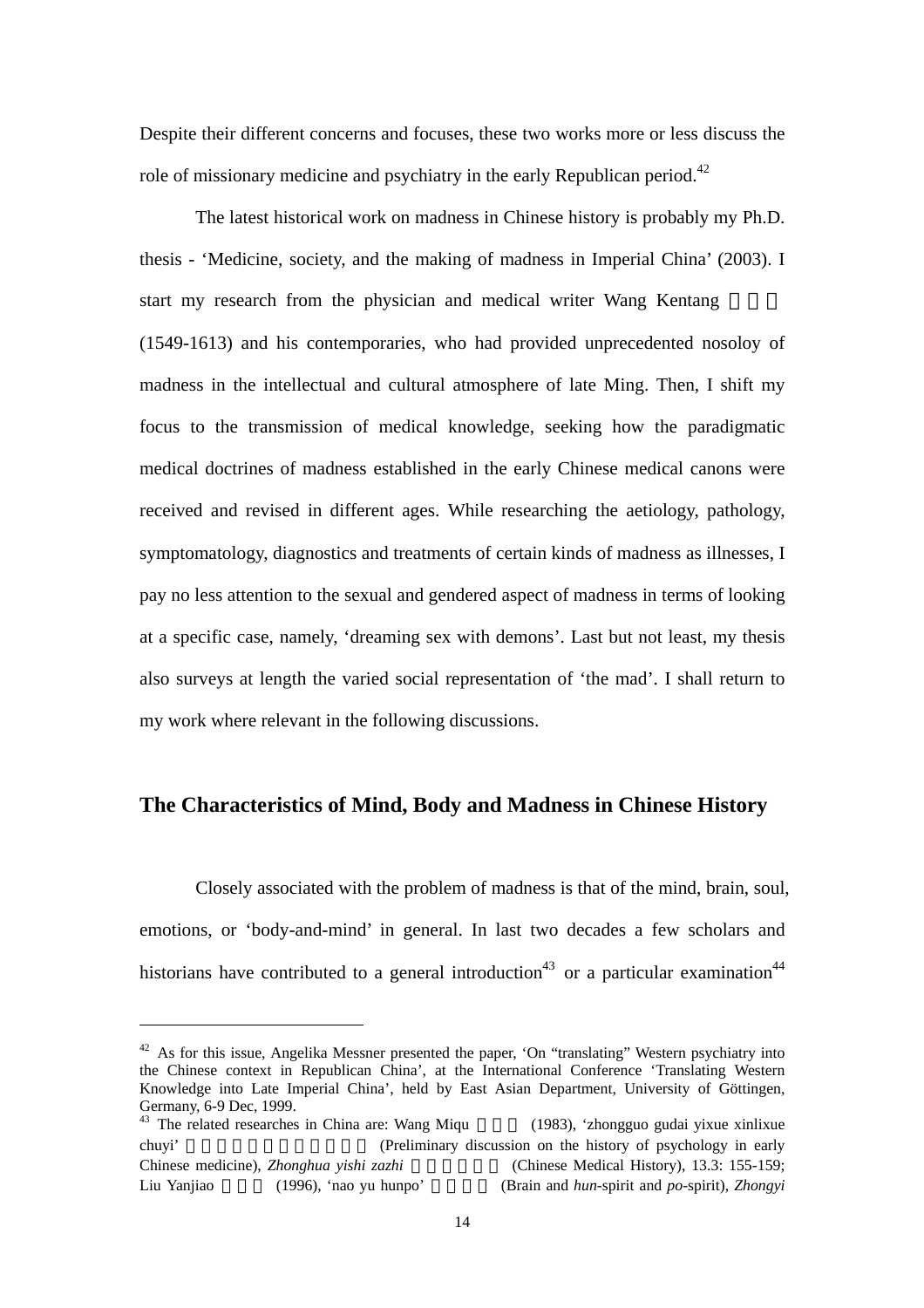of these topics in Chinese historical contexts. Along with the recent researches listed above I would like to show here what have they contributed to the understanding of the characteristics of mind, body and madness in Chinese history.

Despite the currently ongoing controversy about whether madness is a disease/illness or not, $45$  it does not seem difficult for one to claim the connection of madness to medicine, since madness has always been, to some extent, an object of medical care. To solve the problems posed by mad patients, Chinese physicians and medical writers created and accumulated fruitful knowledge of madness based on their abundant clinical experiences. In pre-modern contexts, these phenomena that clearly manifest themselves as disturbing emotion, uncontrolled behavior and unrestrained conduct were usually labeled as *dian* , *kuang* , *xian* , *feng* , etc., in both professional and colloquial senses. In Chinese medical texts, for instance, they were either defined as a *bing* or *ji* that always occur along with distinctive symptoms of emotional disturbance and/or wild behavior. Alternatively, they would be solely seen as *zheng* <sup>[46](#page-14-1)</sup> to designate and describe other medical

*wenxian zazhi* (Documentaries of Chinese Medicine), 4: 24-26. Dong Jianhua

1

Ma Pengren (1989), *Shiyong zhongyi xinlixue* (Practical Psychology in Chinese Medicine), Taipei: Qiye shuju. <sup>44</sup> Sivin, Nathan (1995), 'Emotional counter-therapy', in his *Medicine, Philosophy, and Religion in*

*Ancient China*, Hampshire: Variorium. (Part II) Messner, Angelika (2000), 'Emotions in late imperial Chinese medical discourse: a preliminary report', in *Ming Qing Yanjiu*, Napoli & Roma: Instituto Universitario Orientale & Instituto Italiano per l'Africa e l'Oriente, pp.197-215. Santangelo, Paolo (2000), 'Emotions in history and literature. An interdisciplinary research on emotions and states of mind in Ming-Qing period', *Ming Qing Yanjiu*, Napoli & Roma: Instituto Universitario Orientale & Instituto Italiano per l'Africa e l'Oriente, pp.237-308.<br><sup>45</sup> According to Roy Porter, some critics view the term 'mental diseases' as a misnomer since disease

<span id="page-14-0"></span>usually refers to a physical entity affecting the body. Yet the so called 'mental illnesses' lack such qualities. Similarly, many sociologists of illness simply regard 'mental diseases' as 'labels' pinned on misconduct or disturbing behavior for social and professional convenience. By contrast, the medical profession not only asserts the reality of 'mental illnesses' but also assimilates such conditions to disease models. Please see: Porter, Roy ed. (1991), *The Faber Book of Madness*, London & Boston: Faber and Faber, pp.383-385. I shall return to this point later.

<span id="page-14-1"></span><sup>&</sup>lt;sup>46</sup> Nathan Sivin translates *bing* into 'medical disorders' and *ji* roughly as 'diseases'. Besides, *zheng* is often comprehended as 'symptoms'. See Sivin, Nathan trans. and intro. (1987/1997), *Traditional Medicine in Contemporary China*, Ann Arbor: Center for Chinese Studies, The University of Michigan, p.99, 106, 329, etc..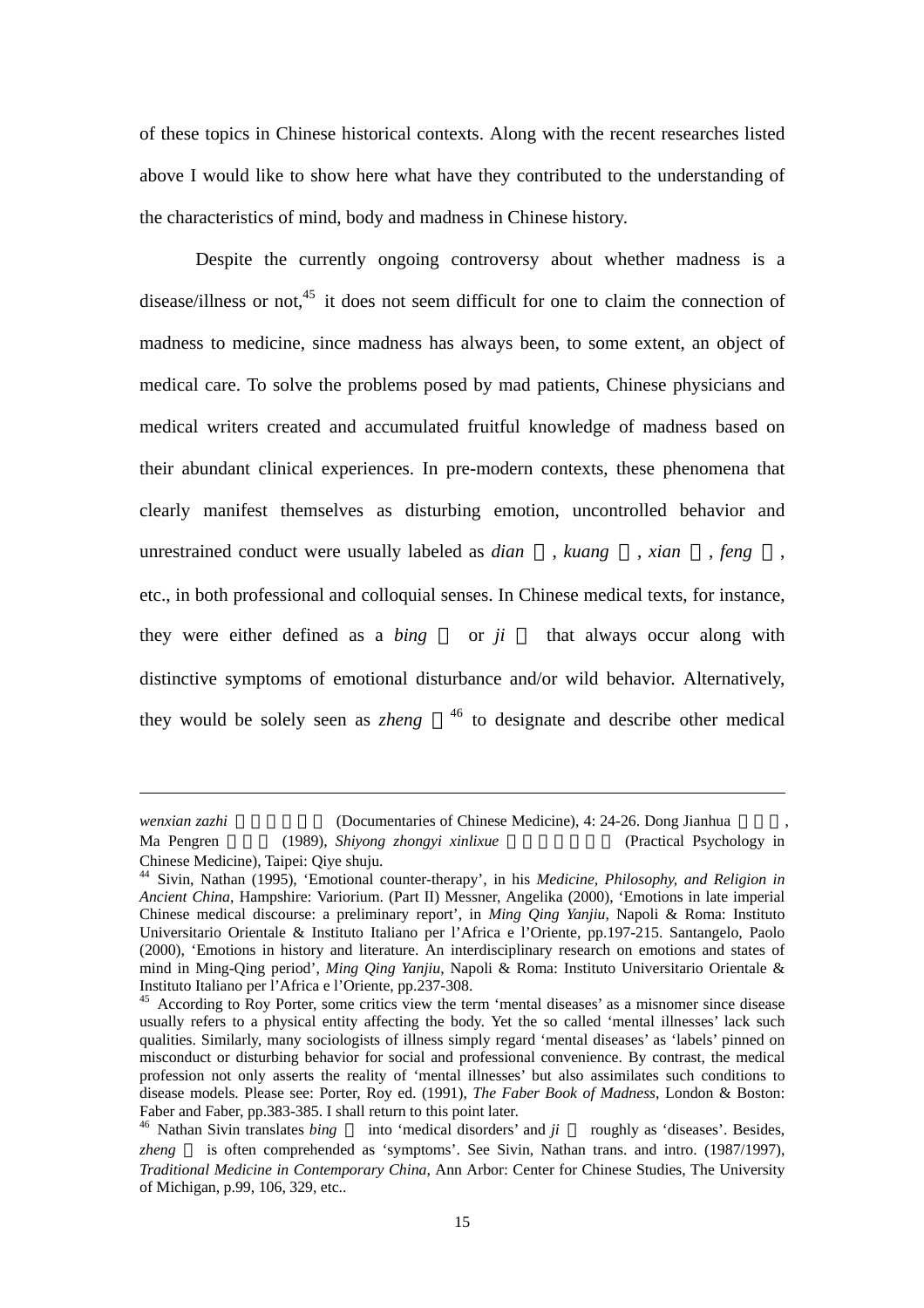disorders. Different categories of medical knowledge relating to these matters, including aetiology, symptomatology, diagnoses and therapies, have been recorded at length in written form or transmitted orally. Although the oral traditions in the past are already impossible to access, surviving medical texts do serve as good source materials for scholars to look further into the topic.

In the light of Chinese medical traditions, when madness was diagnosed as a disease/illness caused by natural environmental elements, e.g., *liu yin* (the Six Excesses),  $47$  or a more abstract concept, *xie* (heteropathy; pathogen),  $48$  then a treatment by herbal remedies, acupuncture and moxibustion, massage, etc., was often suggested. However, the cause of madness sometimes might be viewed in an alternative way, being associated with the influence of supernatural power. In response to the situation of 'demonic attack', a religious ritual such as exorcism was often recommended. This kind of treatment was especially popular amongst shamanistic and religious healers in early and medieval times.<sup>[49](#page-15-2)</sup>

Despite the fact that madness as an 'illness' always manifests itself by the symptoms of emotional disturbance and/or physical dysfunction,<sup>50</sup> interestingly, only few of the psychological techniques or skills of consultation had been widely employed in pre-modern Chinese contexts. Indeed, some source materials suggest there seemed to have been a tradition of 'emotional counter-therapy' based on the

<span id="page-15-1"></span><span id="page-15-0"></span>

<sup>&</sup>lt;sup>47</sup> That is, wind, cold, summer heat, damp, dry, and fire.<br><sup>48</sup> How to comprehend and translate *xie* in classic Chinese medical texts is still a problem. Nathan Sivin tends to interpret it as 'heteropathy' except for the situation 'when possession is being explicitly discussed as one cause of illness among many'. By contrast, Paul Unschuld usually views it as 'evil', though in the sense of 'all pathogenic agents'. Nigel Wiseman also translates it as 'pathogen'. See: Sivin, Nathan trans. and intro. (1987/1997), *Traditional Medicine in Contemporary China*, Ann Arbor: Center for Chinese Studies, The University of Michigan, p.102; Unschuld, Paul U. (1985), *Medicine in China: A History of Ideas*, Berkeley & Los Angeles: University of California, p.67; Wiseman, Nigel (1990), *Glossary of Chinese Medical Terms and Acupuncture Points*, Brookline: Paradigm. My strategy

<span id="page-15-2"></span> $\frac{49}{49}$  A related case study of the demonological interpretations of madness can be found in Chen, Hsiu-fen (2003), Chapter 4.  $\frac{50}{50}$  See the example of 'wind malady' as discussed in Chen, Hsiu-fen (2003), Chapter 3.

<span id="page-15-3"></span>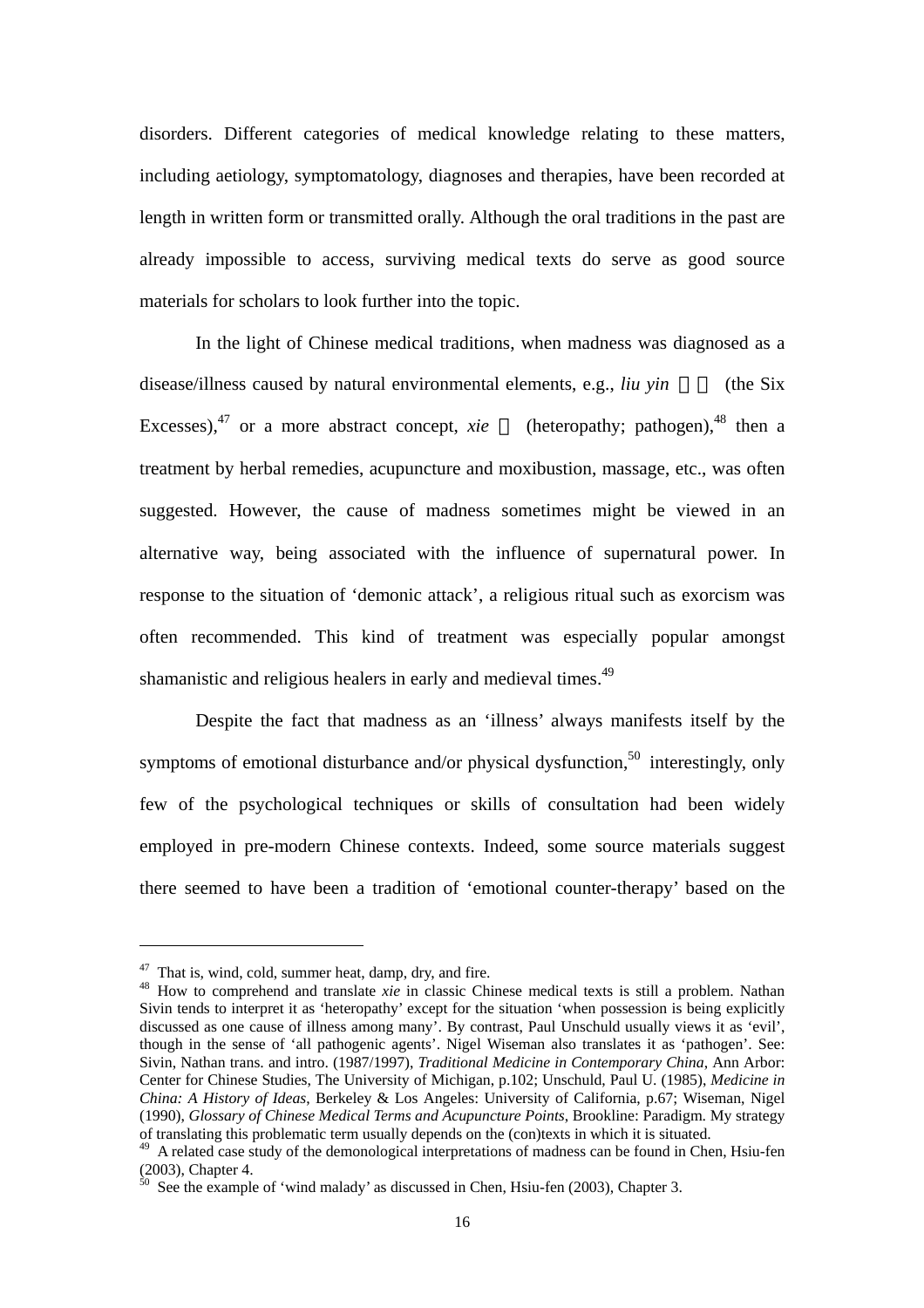principle of *wuxing* (the Five Phases)<sup>[51](#page-16-0)</sup> applied to treat emotional disorders in late Imperial China.<sup>[52](#page-16-1)</sup> Nevertheless, Nathan Sivin suggests that these examples in fact left no need for a special classification of mental or emotional illness in pre-modern China. In other words, there is still no split between mind and body or between what modern would call somatic and psychological symptoms.<sup>[53](#page-16-2)</sup> In most cases drug remedies and other methods than psychological counseling were more commonly used by Chinese physicians. Even in the late imperial period when physicians increasingly noted the importance of emotional causes of madness, their methods of treatment actually did not go far beyond their predecessors.<sup>[54](#page-16-3)</sup> It is certainly not because pre-modern Chinese had never been aware of mentality and emotions as a single unique category. On the contrary, ancient Chinese physicians such as the writers of the *Huangdi neijing* did have discussed at length the categories of *wuzhi*

(the Five Intents),<sup>55</sup> and *qiqing* (the Seven Emotions)<sup>[56](#page-16-5)</sup> which clearly represented the different aspects of mental state of human being.<sup>57</sup> As noted earlier,

<span id="page-16-1"></span><span id="page-16-0"></span>

<sup>&</sup>lt;sup>51</sup> That is, Wood, Fire, Earth, Metal, and Water.<br><sup>52</sup> That is, to overcome over-worry by anger, to overcome over-joy by sorrow, and so on. This way of treating emotional disorders was more frequently used during the Song, Ming and Qing times. See: Tao Yufeng , Zhu Bangxian and Hong Pimo eds. (1988), *Lidai biji yishi bielu* 

<sup>(</sup>Additional Records on the Medical Materials in the Chinese *biji* throughout the Ages), Tianjin: Tianjin kexue jishu chubanshe, pp.563-565.

<span id="page-16-2"></span><sup>&</sup>lt;sup>53</sup> Sivin's arguments are mainly based on his analysis of *Yifang kao* (Research into Medical Formulas) by Wu Kun , a Ming physician. See: Sivin, Nathan (1995), 'Emotional counter-therapy', in his *Medicine, Philosophy, and Religion in Ancient China*, Hampshire: Variorium, Part II, pp.1-19, esp. p.17. For further discussion, please refer to 4.2.1 in this thesis.<br><sup>54</sup> See: Chen, Hsiu-fen (2003), Chapter 2.<br><sup>55</sup> That is, *shen* (spirit), *hun* (hun-soul), *po* (po-soul), *yi* (will), and *zhi* 

<span id="page-16-4"></span><span id="page-16-3"></span>But this term is sometimes referred to *nu* (anger), *xi* (joy), *si* (worry), *you* (sorrow), and *kong* (fear). For detailed discussion, see: He Yumin (1995), *Zhongguo chuantong jingshen binglixue* entertainment (Psychiatry in Traditional Chinese Medicine), Shanghai: Shanghai kexue puji chubanshe, pp.33-35; Dong Jianhua , Ma Pengren (1989), *Shiyong zhongyi xinlixue* (Practical Psychology in Chinese Medicine), Taipei: Qiye

<span id="page-16-5"></span>shuju, pp.29-30.<br><sup>56</sup> That is, *nu* (anger), *xi* (joy), *si* (worry), *you* (sorrow), *bei* (grief), *kong* (fear), and *jing* (fright). See: Dong Jianhua and Ma Pengren (1989), *Shiyong zhongyi xinlixue*,

<span id="page-16-6"></span>Since the Five Intents and most of the Seven Emotions are overlapped, to some extent the latter can be seen as an elaboration of the former.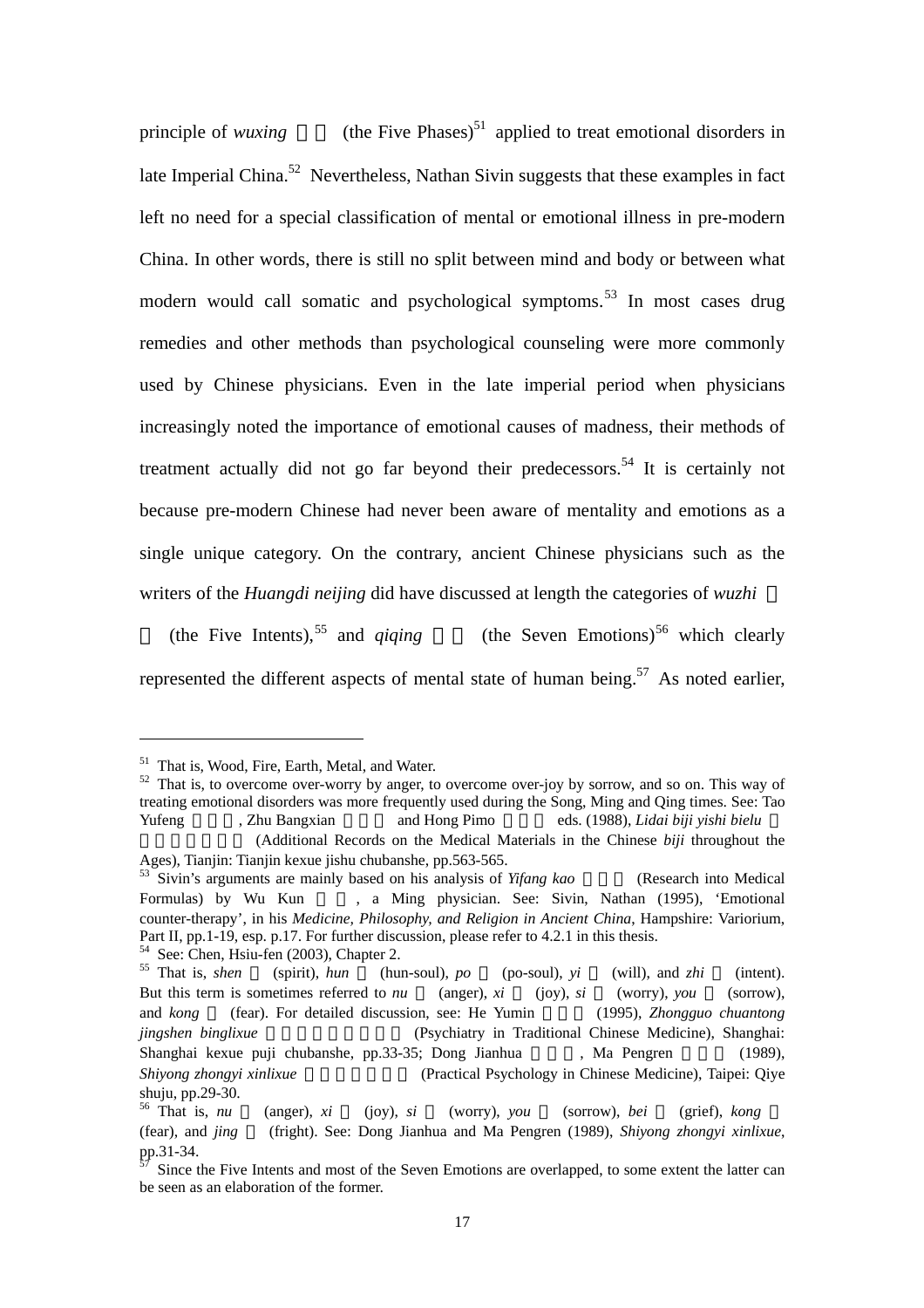Martha Li Chiu also indicates that some levels of discourses in the *Huangdi neijing* does portray mind and body as unified. Yet, some other discourses demonstrates a view that treats mind and body as distinguishable categories.<sup>[58](#page-17-0)</sup> Despite the exceptions, however, we should not ignore the fact that the Five Intents and the Seven Emotions actually do not work independently. On the contrary, they are closely interrelated to the physical functions of the Body. According to the *Huangdi neijing*, each of the Five Viscera – the Liver, the Heart, the Spleen, the Lung and the Kidney – is regarded as the organ that stores each of the Five Intents – *hun*-soul, spirit, will, *po*-soul, and intent. Moreover, the Five Viscera are also said to be corresponding to the different emotions – anger, joy, worry, sorrow, and fear – respectively. Accordingly, when a visceral organ experiences change, the mental state and emotion that it corresponds to will be changed or disturbed, too. By the same token, any imbalance of a certain kind of emotion will also injure the organ in which it lodges[.59](#page-17-1) It should be noted that traditional Chinese medicine's conceptions of the functions of some of the visceral systems are basically similar to those of western medicine, but some other conceptions differ greatly.<sup>60</sup> Take  $xin$ of the Five Viscera for example. On the one hand it is regarded as 'the Heart' in which 'spirit' is conceived of being stored. On the other hand, however, *xin* is also viewed as a general name for human mental activities and thus can be interpreted as 'the Mind'. In Chinese medical doctrines *xin* is an 'organ of master' in which 'divine intelligence' (shen ming  $\qquad$  ) originates.<sup>61</sup> The case of *xin* as 'heart-and-mind' precisely explains the holism of mental and physical functions.

<span id="page-17-0"></span>

<span id="page-17-2"></span><span id="page-17-1"></span>

<sup>&</sup>lt;sup>58</sup> See Chiu, Martha Li (1986), 'Mind, body, and illness in a Chinese medical tradition', p.51, 302.<br><sup>59</sup> Dong Jianhua and Ma Pengren (1989), *Shiyong zhongyi xinlixue*, pp.31-34.<br><sup>60</sup> Sivin, Nathan trans. and intro. (19

<span id="page-17-3"></span><sup>&</sup>lt;sup>61</sup> Dong Jianhua and Ma Pengren (1989), *Shiyong zhongyi xinlixue*, pp.17-18.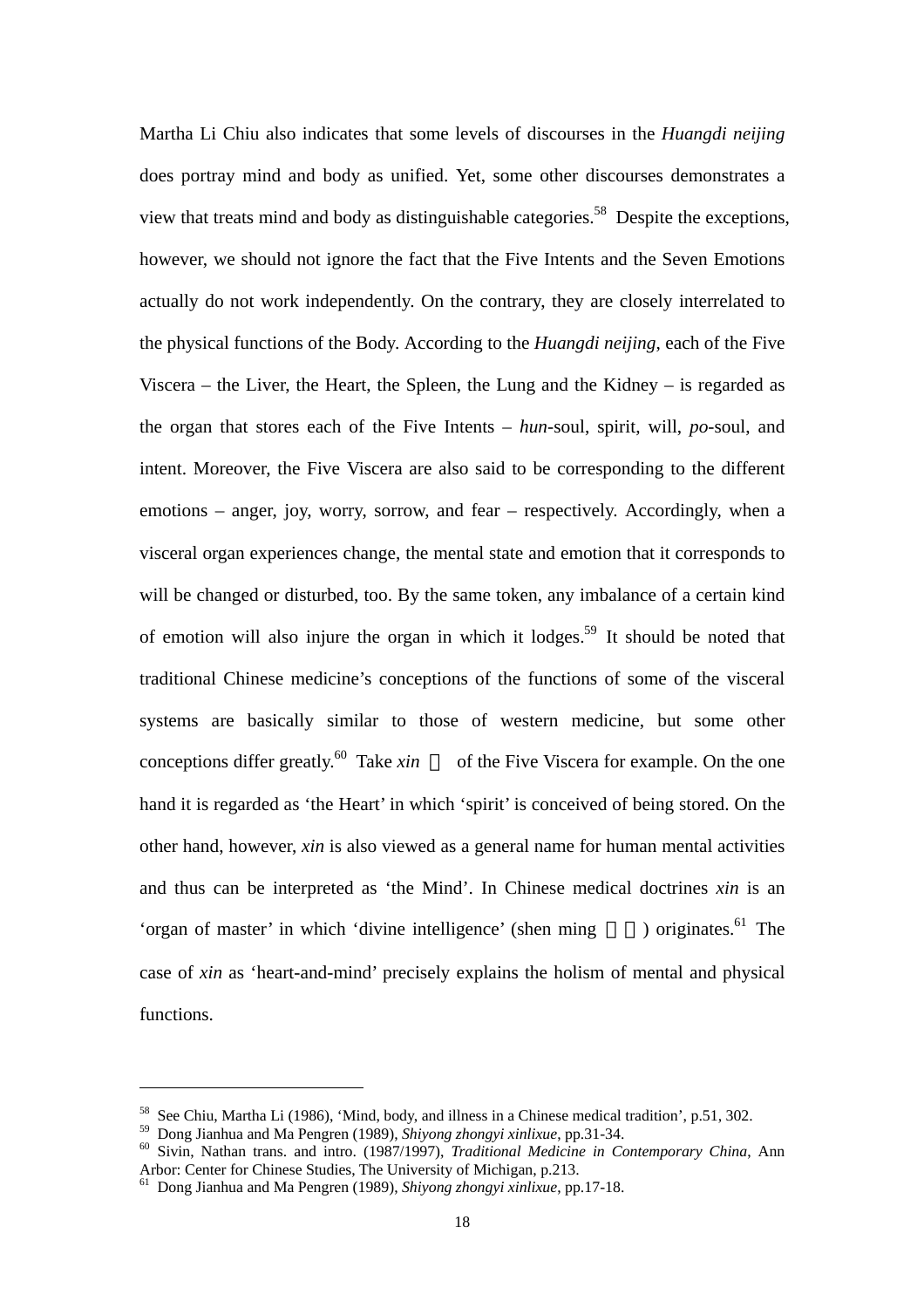In the view of human being as a microcosm, the issues of mind and mentality were mostly considered in the perspective of a mind-body holism in which emotional disorder was thought to be closely associated with physical dysfunction. In other words, people in pre-modern China did not usually operate on the basis of the philosophically problematic mind-body dualism that became common in western history, in particular in the Cartesian tradition. This is certainly not to deny that there has existed a western medical tradition which tends to treat mental disorder and physical dysfunction together since the ancient Greek times. The so-called 'sacred diseases' is a notable instance. $62$ 

Interestingly, Ishida Hidemi shows us the Chinese 'mental illness' as a type of 'unreason' by exploring some medical sources during the pre-Qin periods and the Six Dynasties.<sup>[63](#page-18-1)</sup> When dealing with the problems of 'mental illness', firstly, ancient Chinese physicians seemed to be 'rationalism-oriented'. When explaining causes for a 'mental illness', they usually avoided appealing to any of supernatural reasons, such as '(demonic) possession'. Secondly, the aetiology, pathology and therapy of Chinese medicine for treating 'mental illness' are merely based on the thought of body-and-mind holism. Ishida's third point is that the state of a 'mental disorder' is actually continual (rather than discontinued) to that of a 'normal mind'. If there is any difference between these two conditions, it is mainly owing to the changes of *qi*. In other words, serial changes of *qi* may lead to 'mental disorder'. But once the disturbed  $qi$  reverts to 'balance', the Mind recovers to 'normality', too.<sup>64</sup> Ishida's viewpoints of relationship between the Mind and changes of *qi* (and Blood as well)

<span id="page-18-0"></span> $62$  The readers may refer to Chapter 2 of my thesis for the discussion of the 'sacred disease' as recorded in the Hippocratic writings and its comparison to the Chinese medical discourses on *dian* and *xian*.

<span id="page-18-1"></span><sup>&</sup>lt;sup>63</sup> Ishida Hidemi indicates there are at least three types of 'mental illness' in China. That is, *nukuang* , *zaoyu* 躁鬱 and *dianxian* 癲癇. See: Ishida Hidemi 石田秀實 (1981), 'Chugoku kodai ni okeru

<span id="page-18-2"></span>seishin shippei kan', *Nihon Chugoku Gakkai – Ho*, 33: 29-42, esp. p.33. 64 Ibid., p.40.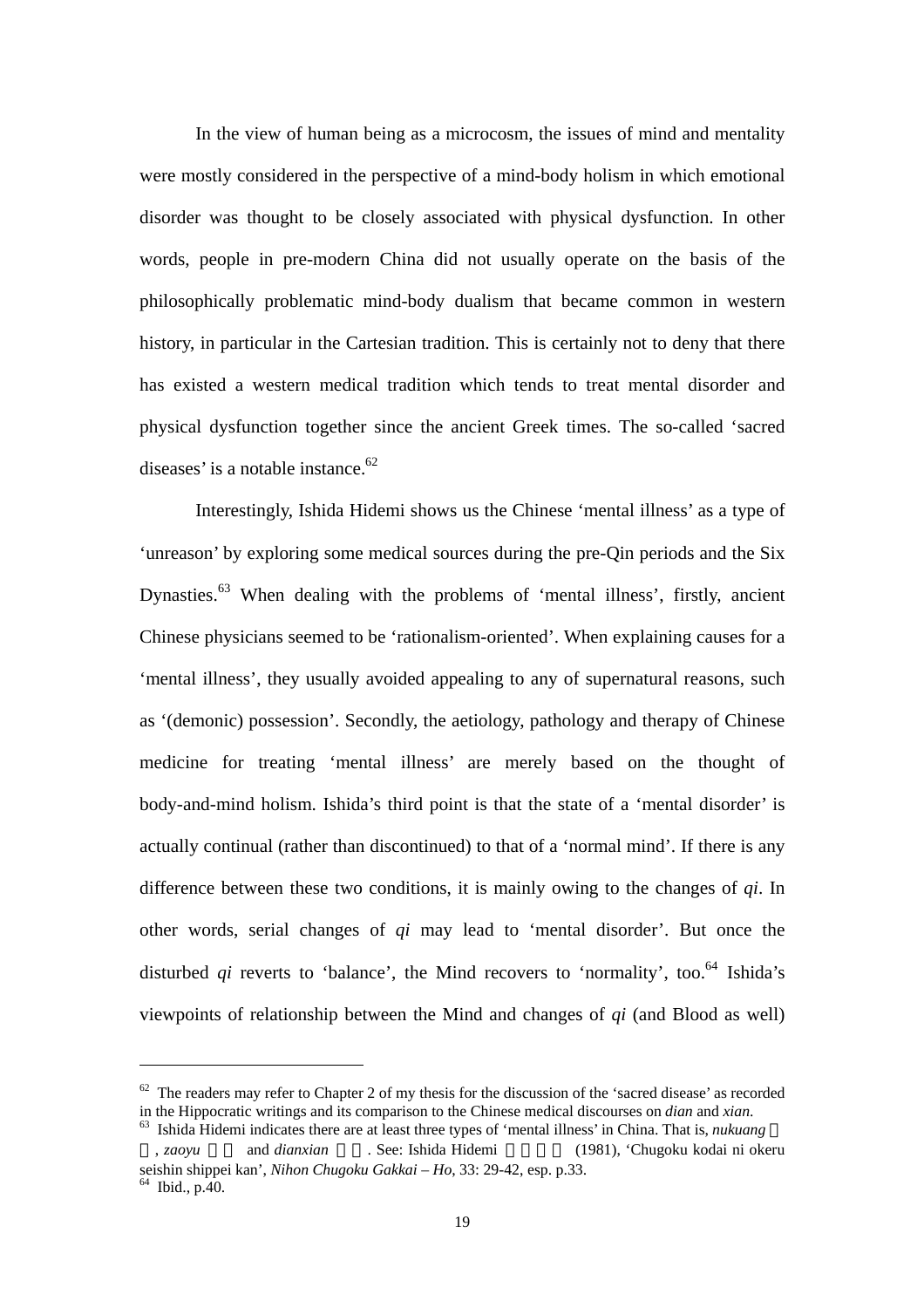are elaborated further in his later work.<sup>65</sup> In fact, I doubt that Ishida's dichotomy of 'reason vs. unreason' might be the case in early China. Nor do I follow his overlook of the demonological aetiology of madness in Chinese medicine. Undeniably, however, his studies will help to reassess the nature of mentality and insanity in pre-modern China and the extent to which it might be very different from the comparable phenomena in modern societies.

In addition to medical interpretations of the mad and madness, lay points of view are emphasized in my own work.<sup>[66](#page-19-1)</sup> By examining source materials it seems to me that the mad in pre-modern China were depicted in both good and bad senses. Though the criteria to judge the bounds between 'normality' and 'the abnormal' never remain unchanged from time to time, or place to place, most of the mad seem to have suffered from somatic and/or mental disturbance, as shown in medical case histories and personal biographies. Their unusual conduct and uncommon behavior might interrupt the tempo of their own life, as well as having inevitable impacts on their family, friends and societies. When mad people were thought to be a threat to social order and political norm, they would be mostly suppressed and even persecuted by the state power and legal systems. In late imperial China, for example, most of the mad were supposed to be officially registered and privately confined at home under the surveillance of their family and community members. Some of them were even confined in prisons or executed after having committed serious crimes.<sup>67</sup> In religious contexts, their afflictions were often interpreted as being caused by 'demonic possession', or as a 'retribution' due to their own or their ancestors' bad deeds.<sup>68</sup> The

<span id="page-19-0"></span><sup>65</sup> Ishida Hidemi (1989), 'Body and mind: the Chinese perspective', in Levia Kohn ed. *Taoist Meditation and Longevity Techniques*, Ann Arbor: Center for Chinese Studies, pp.41-71.<br><sup>66</sup> Chen, Hsiu-fen (2003), Chapter 5.<br><sup>67</sup> Ng, Vivien W. (1990), pp.66-74.<br><sup>68</sup> Ibid., pp.51-62.

<span id="page-19-1"></span>

<span id="page-19-2"></span>

<span id="page-19-3"></span>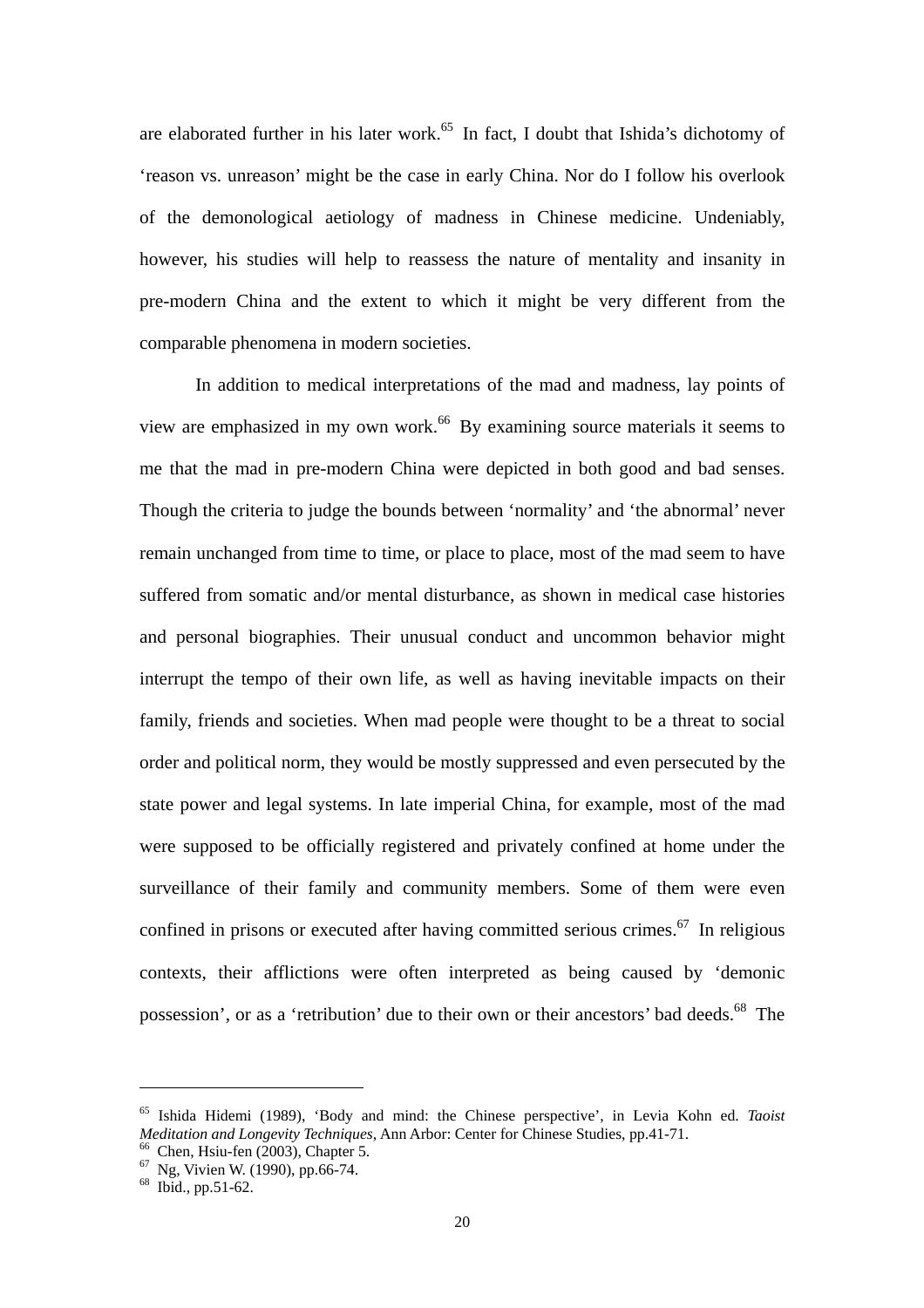social stigmatization of the mad could become more complicated when other factors such as sexual repression and gender discrimination were interwoven. Female adults outside the state of marriage, such as spinsters, widows, and nuns, would be possibly thought liable to "love madness" due to sexual frustration and emotional breakdown.<sup>[69](#page-20-0)</sup> It is true that this sort of medical judgement was ostensibly based on women's biological difference from men. Yet, undeniably, the prevalent social values that reinforced the necessity of family and marriage could also help to shape an opinion of this kind.

Meanwhile, it is also true that being labeled as 'mad', no matter whether the label was accurate or not, could possibly bring credits or benefits to those whom had been named in this way. In early China, for instance, *kuang* as the name of a type of madness not only referred to a disease associated with disturbing behavior but also described people who had displayed certain unique characteristics and actions. This might be particularly true in an age of turmoil when some people had demonstrated distinctive morality and virtue by rejecting potential corruption by overwhelming social interests. Likewise, for those who had displayed distinctive capability beyond normal standard, they could also be regarded as *kuang* in a sense that conveyed a certain amount of respect. Being mad (or pretending to be) consequently became a legitimate way to escape from duty, work, and responsibility. It also served as a good excuse for a malingerer to be exempted from penalty and punishment.<sup>70</sup>

<span id="page-20-1"></span>From the literature review above, we may gain an impression historical narratives of Chinese madness had more or less been influenced by theories of psychiatry and biomedicine, in particular before 1980. Then more historians began to

<span id="page-20-0"></span> $69$  Chen, Hsiu-fen (2003), Chapter 4.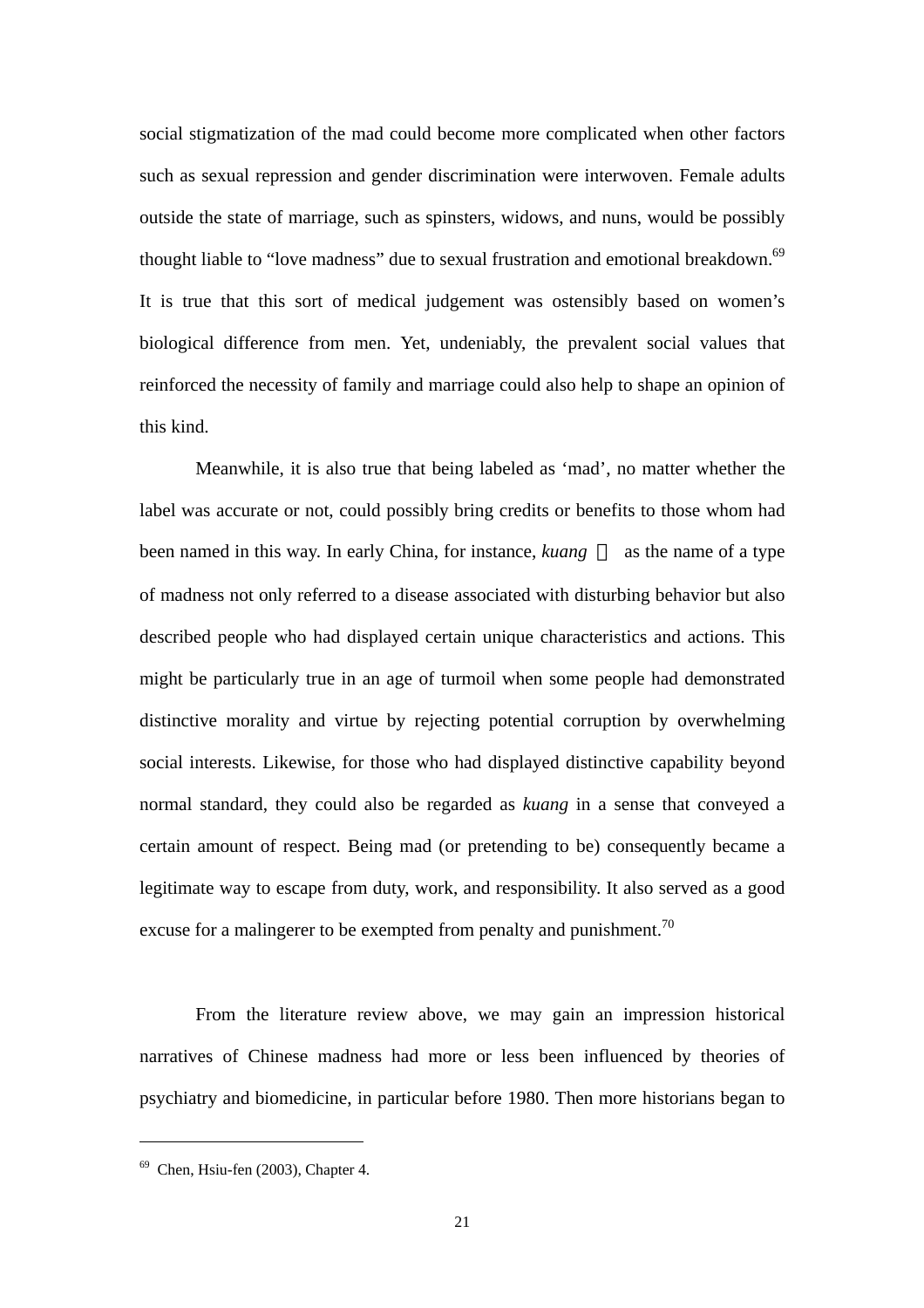show their interests in the topic. In the final part of this article I will reveal the prevalent methodology for researching madness by examining the given psychiatric and historical approaches.

### **Reflections on the Historiography of Madness**

#### **Reevaluating psychiatric influences**

As noted at the beginning of this article, the enterprise of psychiatry is a  $19<sup>th</sup>$ century western invention that has been closely associated with the simultaneous developments of biomedicine and science. It is therefore not difficult for one to claim that there existed no psychiatry (in the modern sense) in Chinese societies at least before the  $19<sup>th</sup>$  century. Even some psychiatrists have noted the fact that mental disorders have never been treated as an individual field of concern in pre-modern Chinese medicine.<sup>[71](#page-21-0)</sup> Despite this, some psychiatrists somehow believe that concepts with a decidedly psychiatric interest will be found in many fields of medicine. One of their disputable approaches is to 'identify the common psychiatric factors between China and the West, "translating" ancient terms of disorders into some modern ones, exclaiming that this-or-that disease was "discovered" already by those ancient people'.[72](#page-21-1) Approaches of this kind, in my view, appears to be more concerned with cross-cultural studies in which modern psychiatry is unequivocally regarded as a

1

<span id="page-21-0"></span>

<sup>&</sup>lt;sup>70</sup> Chen, Hsiu-fen (2003), Chapter 5.<br><sup>71</sup> For example, Lin, Tsung Yi (1985), 'The shaping of Chinese psychiatry in the context of politics and public health', in Lin, Tsung Yi & Eisenberg eds., *Mental Health Planning for One Billion People: A*

<span id="page-21-1"></span><sup>&</sup>lt;sup>72</sup> This kind of criticism of psychiatric works is actually provided by Hans Agren, who is, interestingly, a psychiatrist, too. See: Agren, Hans (1982), 'The Conceptual History of Psychiatric Terms in Traditional Chinese Medicine', in Li Guohao et al. eds., *Explorations in the History of Science and Technology in China*, Shanghai: Chinese Classics Publishing, P.574.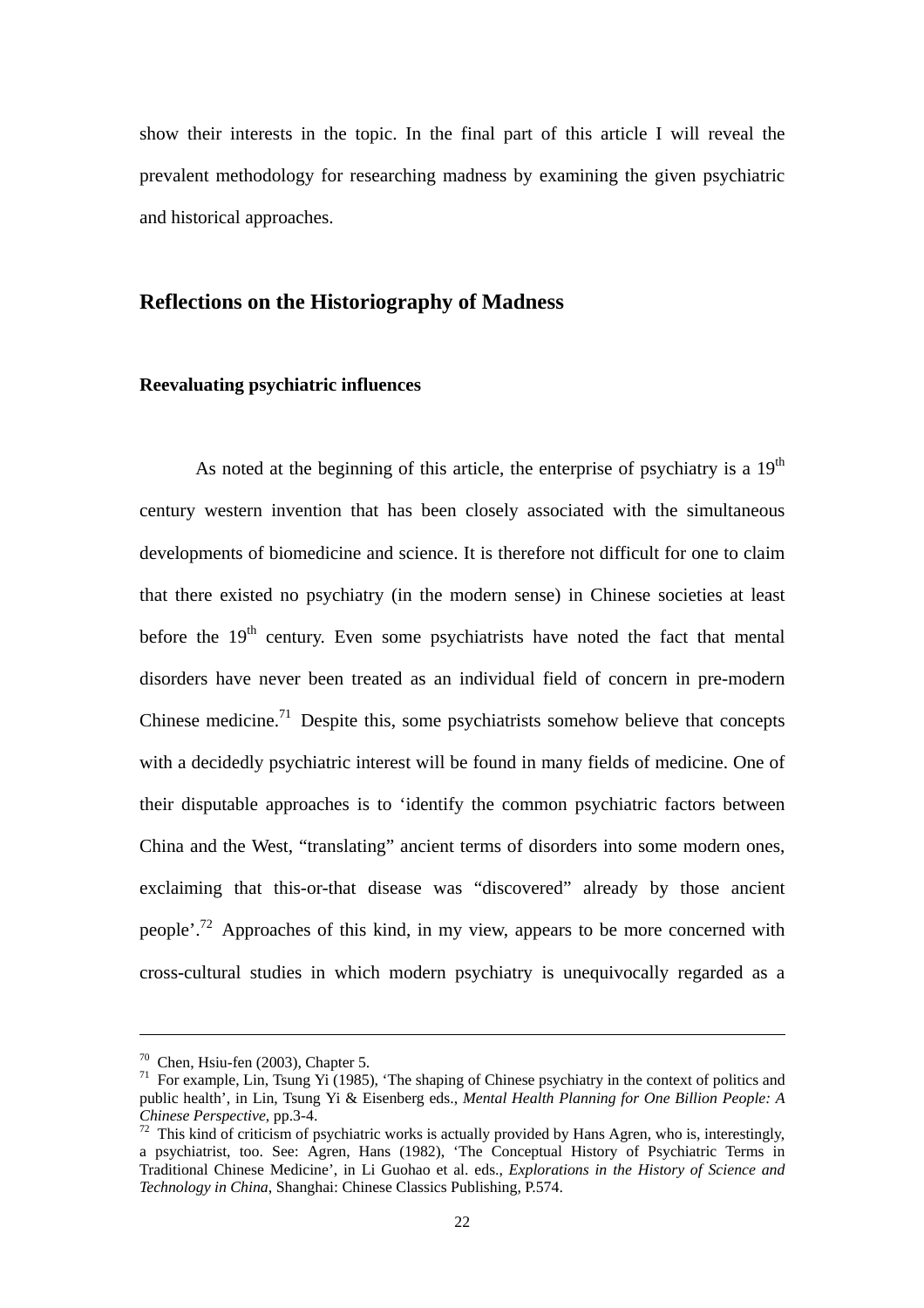universal parameter and criterion for comparison.

By contrast, some historians hold rather different ideas while researching madness. 'To understand anything at all about the history of madness', Michael MacDonald argues, 'we must examine first the patterns formed in the records themselves and the people and institutions that created them'.<sup>73</sup>  $^{\prime}$ A more fruitful approach to the history of insanity is to try to account for the shifting stereotypes of mental disorder by placing them in their historical context rather than to try to "read through" them, as it were'.<sup>[74](#page-22-1)</sup> Another medical historian, Erik Midelfort, has echoed such a stance of contextualism. He explains: 'Rather than "applying" a modern psychological theory, the historian can provide a context for understanding today's competing schools of psychology and psychiatry. I would insist, however, that a history like this one does not only point toward our age. Through the analysis of madness in a bygone century, we can learn to know another people from a new angle'.<sup>[75](#page-22-2)</sup> Likewise, in his widely acclaimed work on madness from the mid-17<sup>th</sup> to mid-19<sup>th</sup> century England, Roy Porter explained his stance unequivocally as below:

> I have tried to avoid looking at my sources through the psychiatric eyes of today, neither have I attempted a psycho-historical reconstruction of the eighteenth century psychic underground, individual or collective… Indeed, I have largely avoided even using such terms as 'psychiatry' for the period before they came into use right at the end of my study… my concern here is rather different, attempting principally to recover

<span id="page-22-0"></span><sup>73</sup> MacDonald, Michael (1987), 'Madness, suicide and the computer', in *Problems and Methods in the History of Medicine*, ed. by Roy Porter and Andrew Wear, London: Croom Helm, pp.207-229, esp. 209-210. 74 Ibid.. 75 Midelfort, H.C. Erik (1999), *A History of Madness in Sixteenth-century Germany*, Stanford:

<span id="page-22-1"></span>

<span id="page-22-2"></span>Stanford University Press, pp.9-10.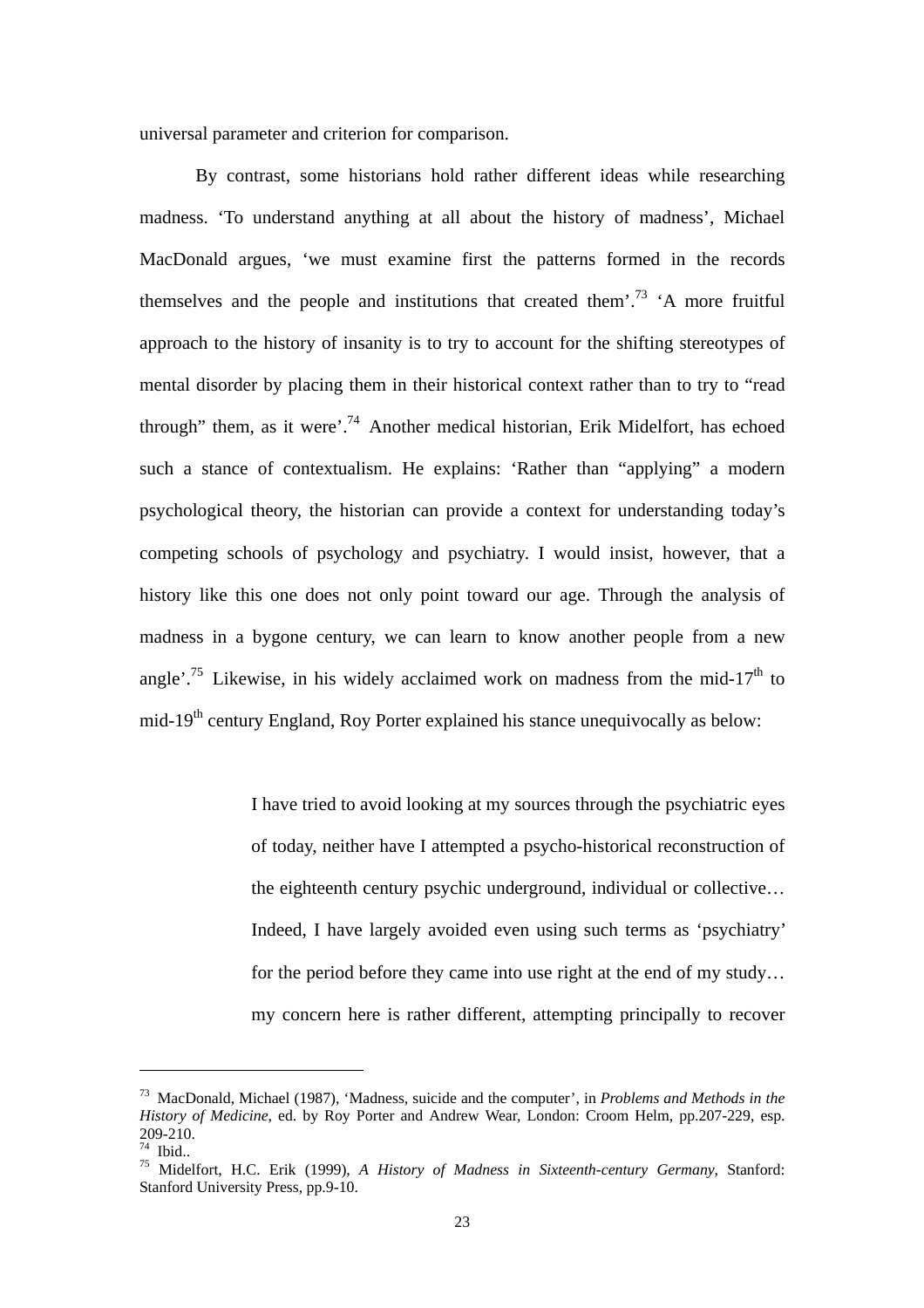the internal coherence of now unfamiliar beliefs about the mind and madness, and to set them in their wider frames of meaning.<sup>76</sup>

This quotation explains very clearly the differences of approaches between psychiatrists and medical historians: when psychiatrists pay attention to the similarities and differences of mental illnesses between different times and places, historians would tend to explore the 'historicity' of insanity contingent to specified spatio-temporal contexts in the past. 'To understand the past on its own terms' is the major attitude of the historians' campaign.

Then, a dilemma arises. If, as Matha Li Chiu claims, 'The translation of Chinese labels into English inevitably raises the issue of cross-cultural implications', $^{77}$  how can a comparative, cross-cultural study become possible for historians who insist that it is essential 'to understand the past on its own terms'? Or, put it in this way: how can historians interpret the history of Chinese medicine properly in terms of modern, non-Chinese languages? How can they make their research objects in the past comprehensible for contemporary readers both in the same and different societies/cultures?

To answer such questions, both Martha Li Chiu and Andrew Scull have provided some sort of clue.

As for a comparative study, Martha Li Chiu states that 'Rather than assuming that beneath surface differences people everywhere conceive of the world of illness in the same way as modern western medicine, I will look for evidence of universals and cultural variables at various levels of meaning.'[78](#page-23-2) Though Chinese medical tradition

<span id="page-23-0"></span><sup>76</sup> Porter, Roy (1990), *Mind-Forg'd Manacles: A History of Madness in England From the Restoration* 

<span id="page-23-2"></span><span id="page-23-1"></span>

<sup>&</sup>lt;sup>77</sup> Chiu, Martha Li (1981), 'Insanity in imperial China: A legal case study', p.76.<br><sup>78</sup> See: Chiu, Martha Li (1986), 'Mind, body, and illness in a Chinese medical tradition', p.51.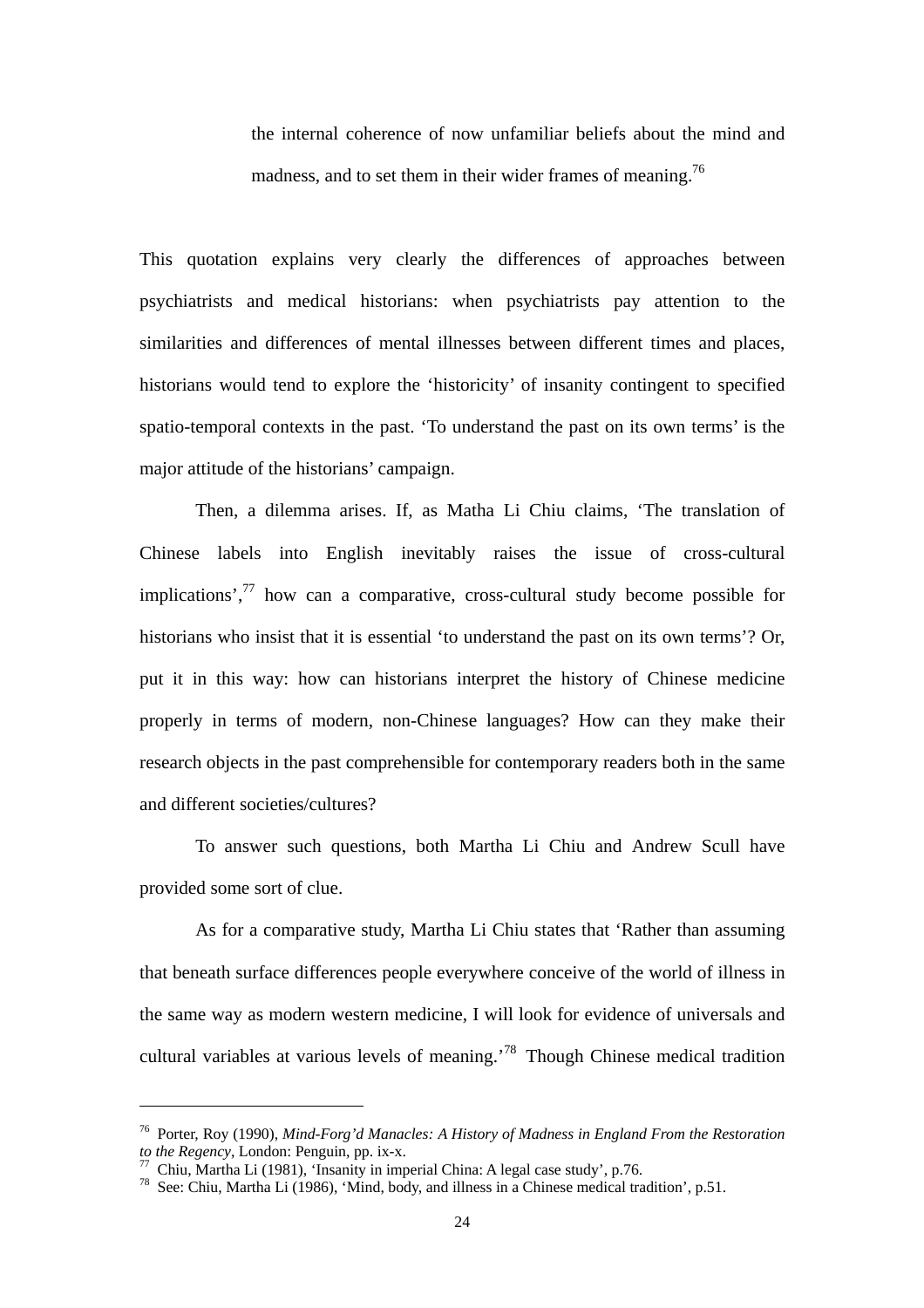is regarded as a unity that shares with other traditions some universals, it also differs from other traditions owing to cultural variables. Likewise, 'mental illness' is a 'universal' problem seemingly shared by different cultures, but one can surely articulate this problem in ways deeply influenced by one's own culture. In this regard Chiu starts her survey from psychiatry as a 'general' frame of reference then turning to seek the 'particular' principles of 'mental illness' in Chinese medicine and culture. In my opinion, Chiu's approach does not go far beyond Arthur Kleinman's that attempts to bridge the gap between psychiatry and anthropology by employing both biological and cultural interpretations together in his researches into mental disorders.[79](#page-24-0) 

Andrew Scull's concern is rather inter-disciplinary. When striving to 'marry the traditional concerns of the historians and the sociologists', Scull puts it: 'a sensitivity to questions of evidence and inference must be combined with theoretical sophistication and vision, and understanding the particular necessarily depends on an ability to place one's findings within a broadly comparative frame of reference'. Furthermore, he emphasizes the necessity for historians to make explicit their theoretical assumptions and interpretive frameworks, just as sociologists often do. $80$ In the search for the past from afar, therefore, what historians require, it seems to me, is a more cautious and deliberate inquiry into the characteristics of their objects without losing insight into both specific circumstances and broader schemes.

#### **Methodological Reflections**

<span id="page-24-0"></span><sup>79</sup> Kleinman, Arthur (1988), *Rethinking Psychiatry: From Cultural Category to Personal Experience*,

<span id="page-24-1"></span>New York: The Free Press. 80 Scull, Andrew (1989), *Social Order / Mental Disorder: Anglo-American Psychiatry in Historical Perspective*, p.5.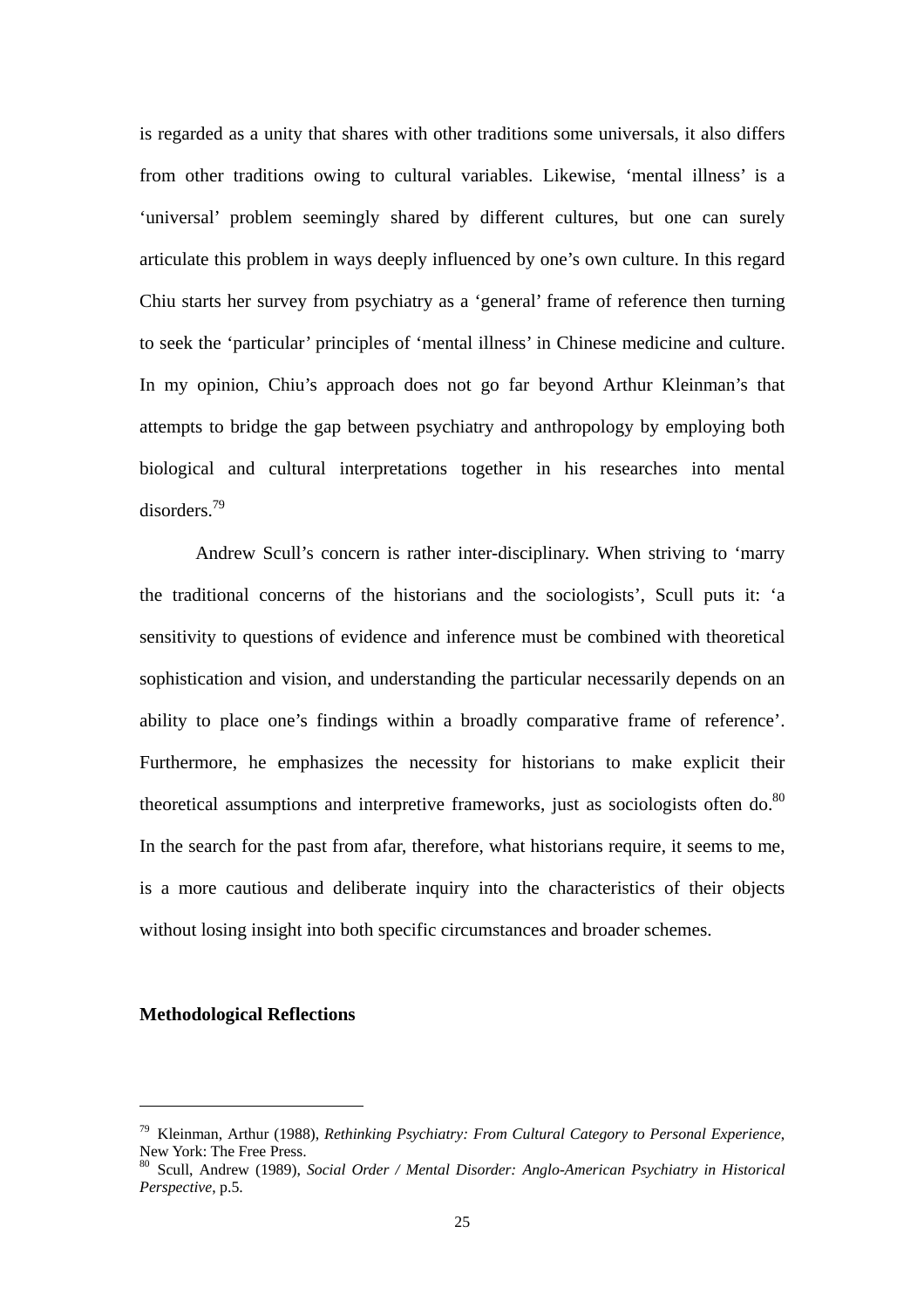Apart from the tension between universal and particular, theoretical and practical, there remains an important question: what kind of language should a present-day historian use to describe the past, in particular the pre-modern world? A highly self-conscious strategy of using language, I shall argue, is essential for historians.

According to a hermeneutic theory, 'understanding' can be attained in terms of a reciprocal process between part and whole, texts and contexts. It is usually achieved by three ways: 'to say', 'to explain', and 'to translate'.<sup>81</sup> These are especially true for historians since it is impossible to understand alien societies/cultures without having 'to say', 'to explain' and 'to translate' their languages first. Before being a 'translator' who always speaks **our** languages to makes sense of others, however, historians should become 'bilinguists' (or multi-linguists, etc.) first, thinking and speaking **their** languages when wandering in different times and spaces. $82$  To avoid any mis-leading and mis-representation potentially caused by 'translation of the untranslatable' in different languages/cultures/societies, a historian must make clear what is translatable and what is not. This does require good sense of different languages and cross-cultural experience. In general, a 'good' translator is not necessarily a 'good' bilinguist, and vice versa. But they are actually not contradictory to each other. Despite the different concerns and methods, I do believe that the approaches of both translator and bilinguist can help to produce better understandings of the past.

As the usage of language has played an essential part in historical studies, my discussion next will shift to the terminology for writing the history of madness.

In the studies of madness written in modern English, frequently used terms

<span id="page-25-1"></span><span id="page-25-0"></span>

<sup>&</sup>lt;sup>81</sup> Please refer to Palmer, Richard (1969), *Hermeneutics*, Evanston: Northwestern University Press.<br><sup>82</sup> My idea to analogize historian's role as a bilinguist in comparative studies is partly indebted to Prof. Daiwie Fu at Institute of History, National Tsing-hwa University, Taiwan. But certainly he should not be responsible to all my arguments here.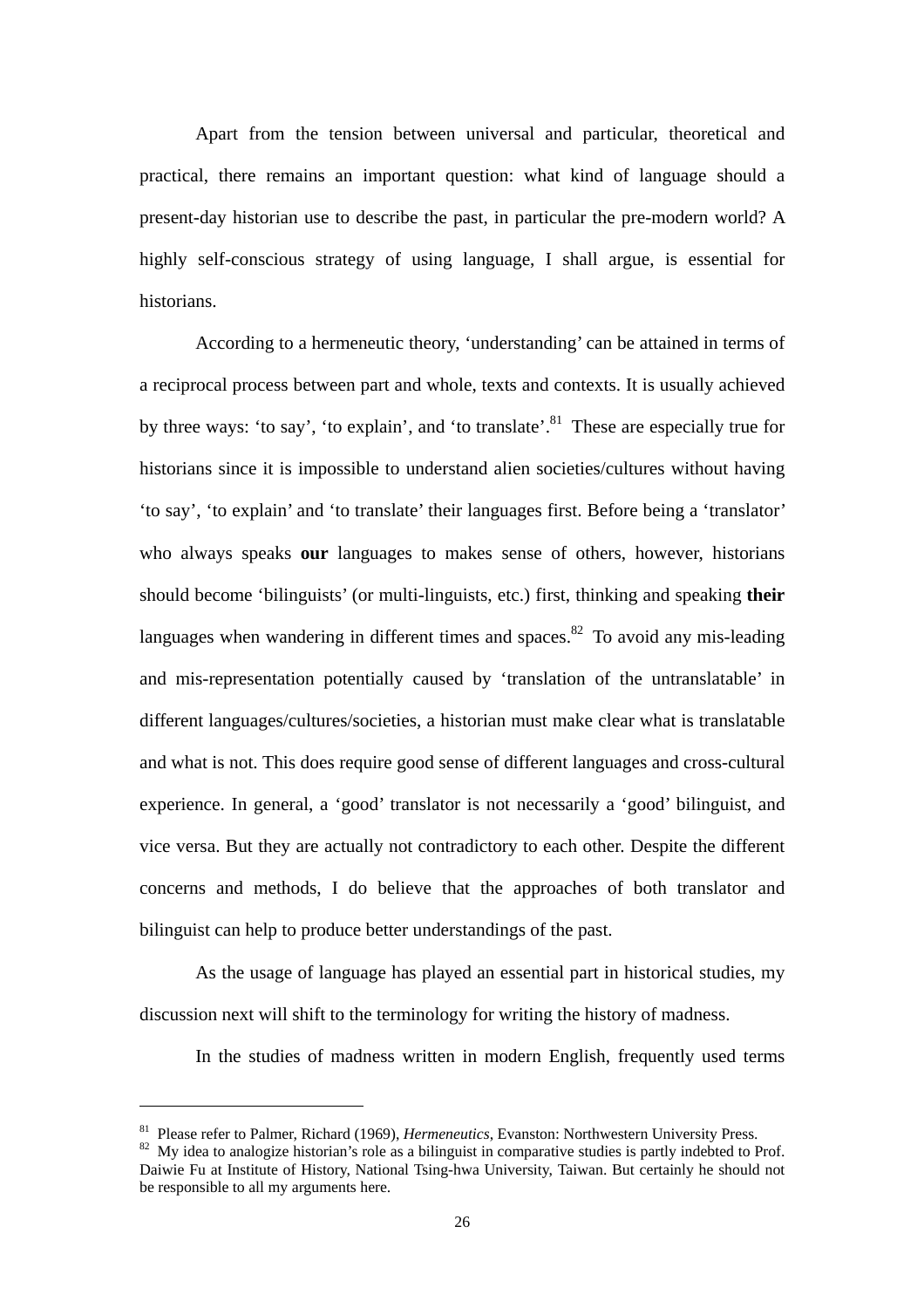include 'mental disease', 'mental illness', and 'mental disorder'. According to Roy Porter's lucid analyses, the term 'mental diseases' is seen by some critics (especially Thomas Szasz) as a misnomer since disease usually refers to a tangible, physical entity affecting the body. So called mental illnesses lack such qualities. They are not diseases at all, but abnormality in conduct, views and values which should be treated as any other unconventional behavior. Similarly, many sociologists of illness have denied the objective scientific realities of mental 'diseases' but regard them as 'labels' pinned on for reasons of social and professional convenience. By contrast, the medical profession not only asserts the reality of 'mental illnesses' but also assimilates such conditions to regular disease models. Psychological medicine, for example, has aimed at constructing epidemiology of psychiatric disorders and to locate their organic etiologies.[83](#page-26-0) These explain the difficulty in seeking to define and classify mental disorders throughout the ages.

As noted earlier, Roy Porter stated that he would largely avoid using such terms as 'psychiatry' especially for the period before they came into use. As a result, he usually used the seemingly less controversial term 'madness' in general discussions to avoid the ongoing dispute on ambiguous terminology.<sup>[84](#page-26-1)</sup> Similarly, Martha Li Chiu also says that she prefers 'insanity' and 'madness' in order to 'avoid the more culturally specific refinements of contemporary psychiatric concepts<sup> $85$ </sup> I generally follow this kind of approach, except for the cases that are unequivocally referred to 'diseases' or 'illnesses' in the sense of classic Chinese medicine. As explained at the

<span id="page-26-0"></span><sup>&</sup>lt;sup>83</sup> Porter, Roy ed. (1991), *The Faber Book of Madness*, London & Boston: Faber and Faber, pp.383-385.

<span id="page-26-1"></span>In his long-term researches into the subjects of insanity in early modern Europe, Roy Porter deliberately gave most of his works titles including the word 'madness' rather than 'mental illness' or 'mental disease'. See, for example, *A Social History of Madness* (1987/1990); *Mind-Forg'd Manacles: A History of Madness in England From the Restoration to the Regency* (1990); *The Faber Book of*

<span id="page-26-2"></span><sup>&</sup>lt;sup>85</sup> Chiu, Martha Li (1981), *'Insanity in imperial China: A legal case study'*, p.76.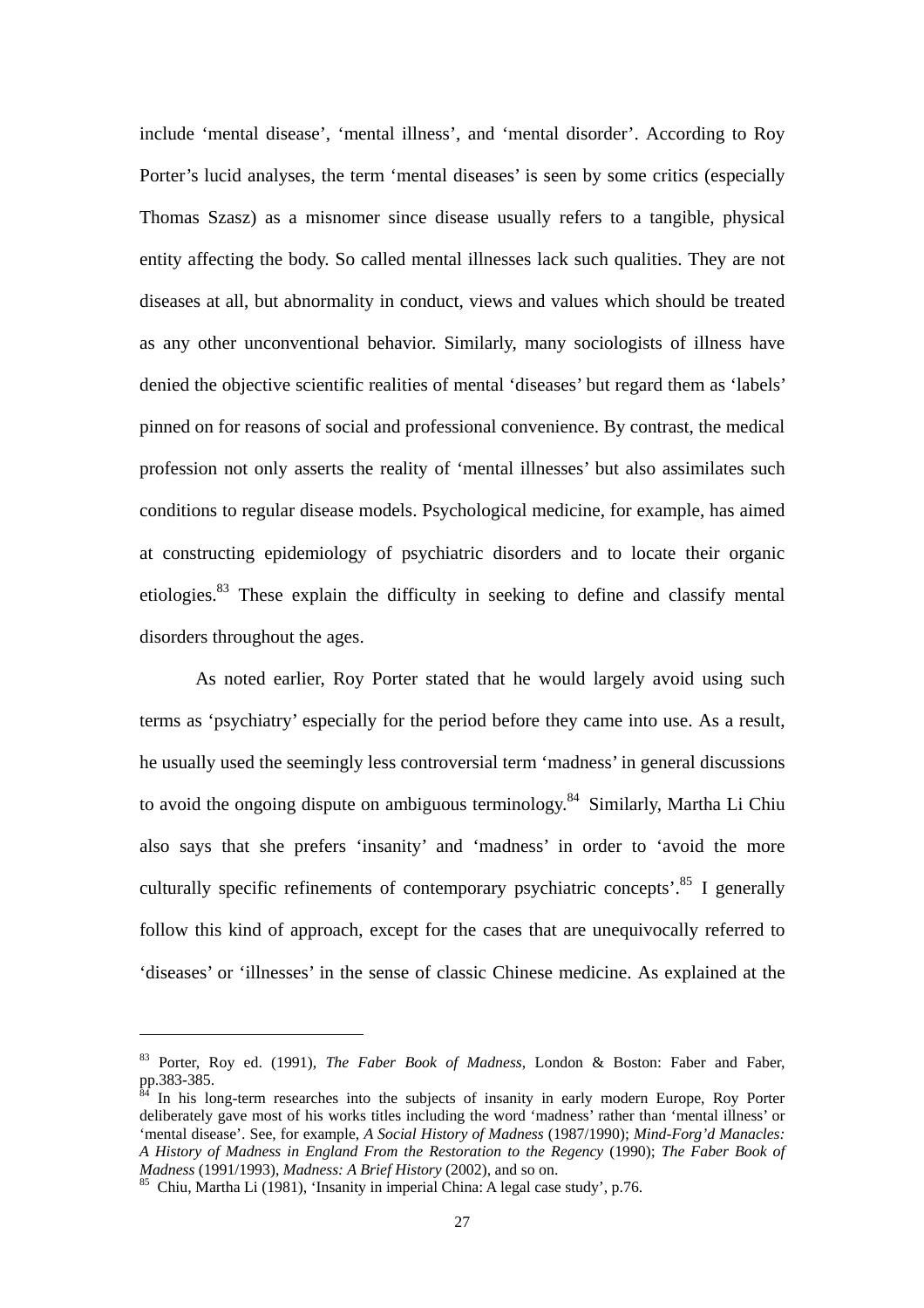beginning, my employment of 'madness' or 'insanity' is rather rough, referring to their comparable conditions as recorded in Chinese texts, ranging from *dian* , *kuang* , *xian* , *feng* and a part of the diseases of *feng* (in pre-modern times), to *fengkuang*, *diankuang* and *fengdian* (in modern times). When 'diseases', 'illnesses' or 'medical disorders' are used to describe the conditions of madness, they are certainly not necessarily used in a solely 'mental' sense. In most cases the mental syndromes of diseases were scattered in the midst of physical disorders in Chinese medical texts[.86](#page-27-0) The modern Chinese terms such as *jingshen bing* , *shenjingbing* and *xinli jibing*, which seem to be equivalent to 'mental disorders', 'nervous disorders' and 'psychiatric disorders', are simply modern inventions.<sup>87</sup> Even in the medical category of *shenzhi* (the state of mind) that firstly emerged in taxonomy of diseases in  $16<sup>th</sup> - 17<sup>th</sup>$  century China, the descriptions of *dian*, *kuang*, and *xian* being included in this category were not drastically changed, that is, a seeming psychic syndrome usually came along with a somatic one, in spite of the fact that emotional causes were increasingly emphasized in late imperial aetiology. In the light of holistic thought of *xin* and *shen* that has characterized Chinese medicine, it would become doubtful to employ the modern terms such as 'mental diseases', 'psychiatric disorders' and *jingshen jibing* to label the phenomena of *dian*, *kuang*, *xian*, etc. in pre-modern Chinese contexts.

In conclusion, despite the apparent clarification of the characteristics of

<span id="page-27-0"></span><sup>&</sup>lt;sup>86</sup> Again, the *Huangdi neijing* serves as a good example. See: Chiu, Martha Li (1986), 'Mind, body, and illness in a Chinese medical tradition', pp.302-303.

<span id="page-27-1"></span><sup>&</sup>lt;sup>87</sup> As for the emergence of the new conceptions of insanity, such as *shenjingbing* and *jingshenbing* 精神病, in modern China, please refer to Messner, Angelika C. (2000), *Medizinische Diskurse zu Irreisein in China (1600-1930)*, pp.223-233. Besides, Hugh Shapiro also discusses the nervous disorder *shenjingshuairuo* (neurasthenia) in one of his recent works. See: Shapiro, Hugh (2000), 'Neurasthenia and the assimilation of nerves into China', a paper presented at the Symposium on the History of Disease, Institute of History and Philology, Academia Sinica, 16-18 June,